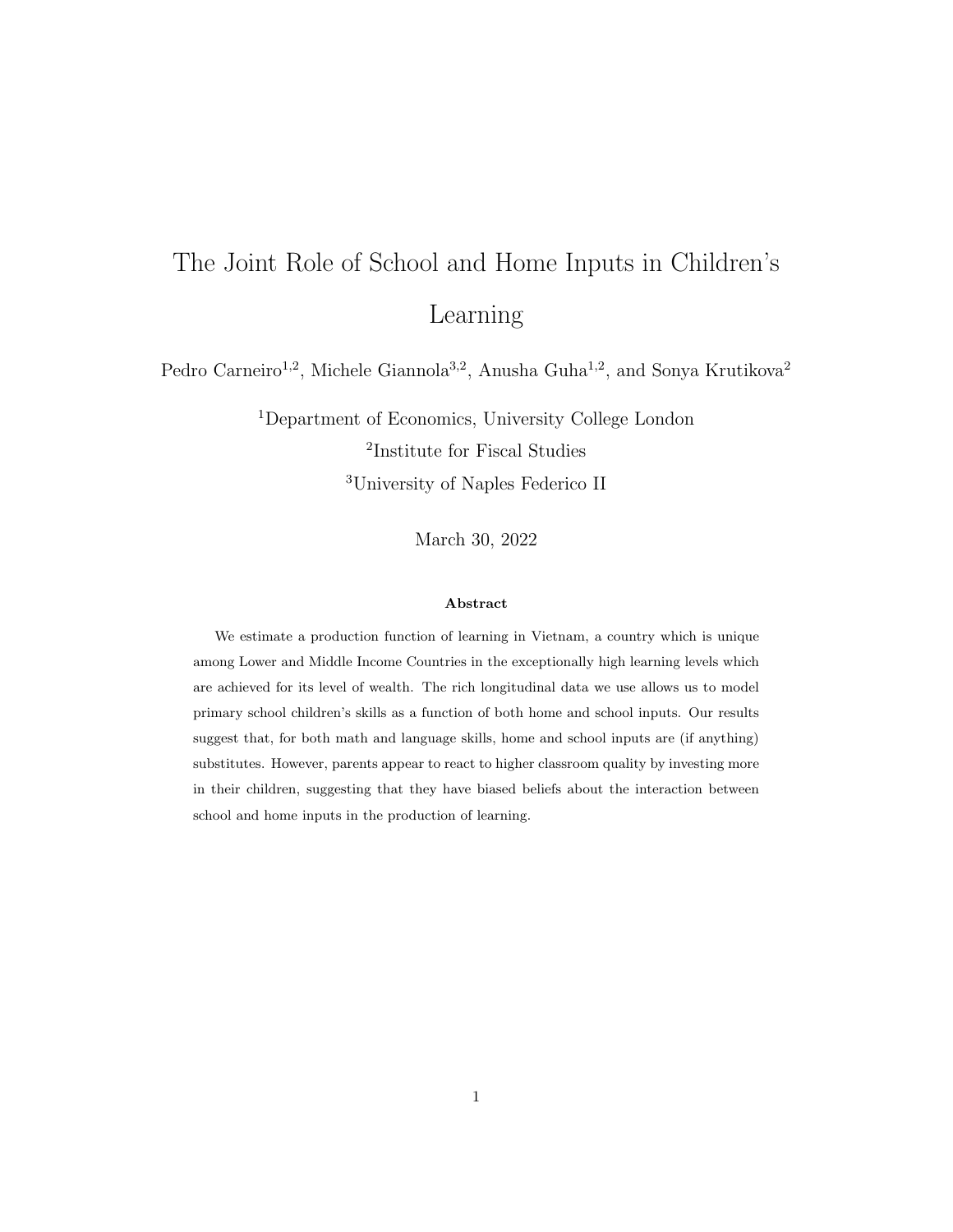# 1 Introduction

It is well established that development during childhood is critical for lifetime human capital accumulation. Large literature exist on the roles played by key actors in this process – parents and schools. However, to date the great majority of papers treat these in isolation – Child Development literature has focused on the parents while school Value Added literature on the schools. Clearly though children's learning and development outcomes are a product of the combination of these inputs which, furthermore, may be inter-dependent. An important next step in understanding how skills are formed and what drives formation of inequalities between children, is to bring these literature together.

This is what we do in this paper which studies the joint role played by parents and schools in the formation of skills of primary school-age children in Vietnam. Vietnam is an outlier among Lower-Middle Income countries with respect to the very high levels of learning achieved for its income level (Dang et al., [2021\)](#page-20-0). Understanding how this is achieved is a policy and academically relevant question. In a companion paper we have presented findings which show that variation in teacher quality alone explains less variation in primary school pupil attainment than has been found in other contexts (Carneiro et al, 2022). This result suggests that differences in home inputs or the ways in which home inputs respond to school inputs may play an especially important role in this context. This motivates the aim of this paper to assess the combined role of home and school inputs.

We utilise a rich longitudinal data set from 140 primary schools and over 5,000 primary school pupils in Vietnam. We estimate separate skill production functions for combined measures of academic skills as well as separately for mathematics and verbal skills including measures of school and home inputs. Our primary measure of school inputs is the class value added estimate. An important distinguishing feature of this study is that we collect detailed information on both the school and the home settings. We conducted in-depth interviews with the parents of the children in our sample in order to capture key features of the home environment and parental material and time investment in the sampled child.

Having assessed the joint role of home and school inputs, we then focus on the relationship between the two. In particular, we examine whether and how parents respond to the quality of their child's teacher. This will depend on what they believe about the relationship between home and school inputs in the child skill production function. This is a critical question for at least two reasons. First, clearly whether parents believe home investments to be complements or substitutes to school investments will play a key role in determining the impact of any government investments in quality of schooling on pupil outcomes. Second if parents respond to changes in school inputs then not taking these responses into account in the estimation of the education production function (as is most commonly done in this literature) will lead to inconsistent estimates.

There are several identification challenges in this analysis. The first is potential sorting of students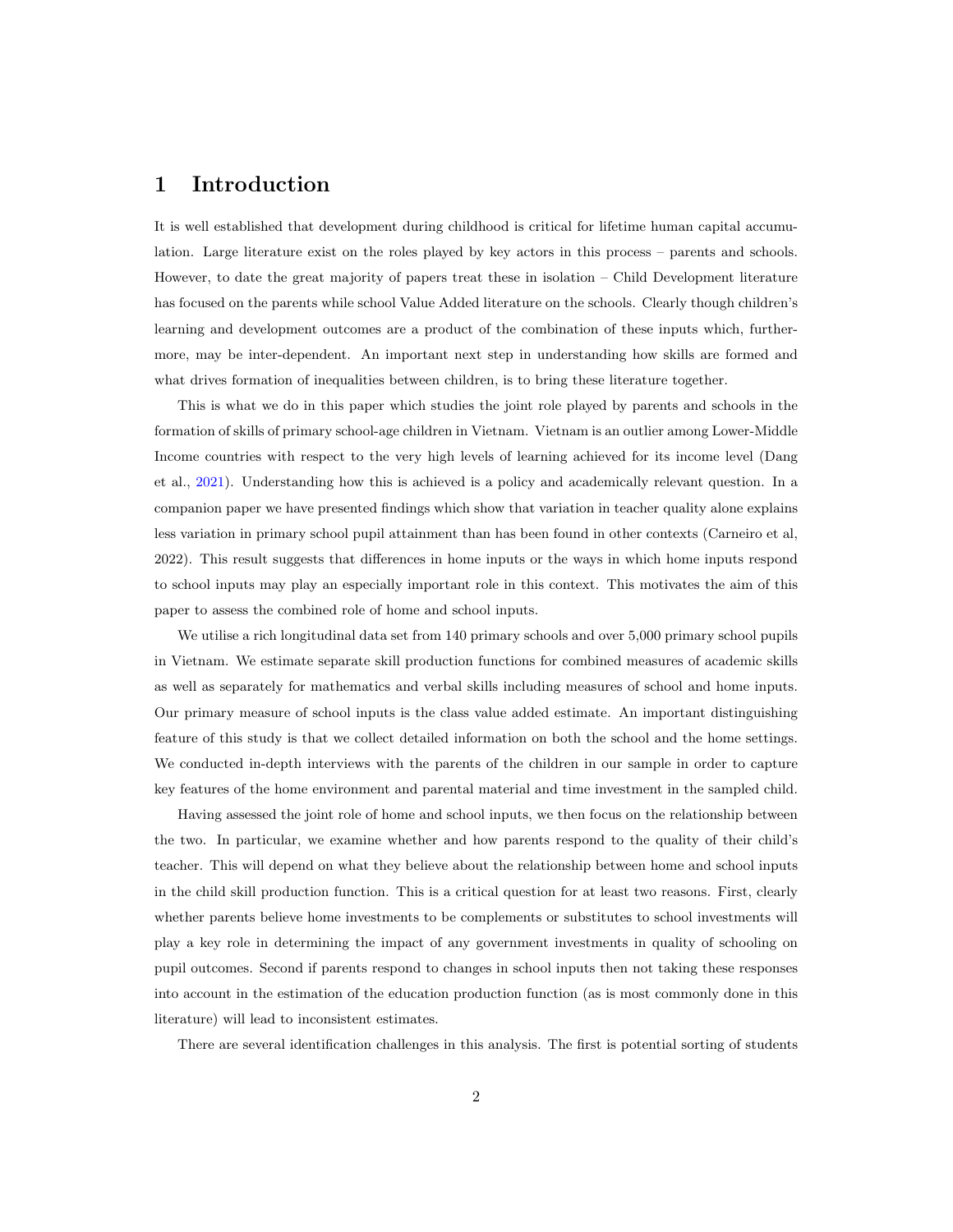and teachers which would bias our estimates of class effects, as well as of the parental response to classroom quality. We sample two classes per cohort per school in order to be able to estimate classroom specific effects within a school-grade-year, thus addressing concerns about non-random selection of pupils into schools. In order to address concerns about sorting within a school across classes we are able to rely on teacher and principal reports on how children and teachers are assigned to classes. Finally, we check for as good as random assignment of pupils within school across classes using observable student characteristics. Even with robust measures of class quality we face the risk that omitted home inputs, unobserved shocks and child latent ability may bias our estimates of the production function parameters. We address these concerns by exploiting the panel aspect of our data in order to estimate value added production functions where these omitted inputs and latent ability are proxied by a lagged test score (as in Todd and Wolpin, [2007;](#page-20-1) Fiorini and Keane, [2014;](#page-20-2) Keane et al, 2022). Several recent studies find VA models are a reliable way to control for latent ability.<sup>[1](#page-0-0)</sup>

Our preliminary findings provide evidence that both school and home inputs are important for development of school curriculum math and verbal skills in early primary school. The results suggest that, controlling for quality of school inputs, within the home environment, for this age-group, children's own time investment is most strongly associated with attainment, followed with a less precisely estimated overall positive association between academic skills and parental material investments. This association is significantly stronger and is statistically significant for higher ability children, however. We also find evidence of substitutability between home material inputs and school inputs in the production of math skills.

Analysis of parental behaviour however suggests that parents do not have correct beliefs about the skill production function. While they have correct beliefs about the quality of the school input they respond to improvements in school quality by increasing material investments at home suggesting that they believe school quality and home inputs to be complements.

This paper makes several contributions to the literature. We are only aware of one other recent study which combines school and home inputs in the estimation of the child skill production function, but does so for a different context (US) and younger (pre-school age) children (Agostinelli, Saharkhiz, and Wiswall, [2019\)](#page-20-3). There is also only a handful of studies that study the question of parental response to school inputs. Findings in this literature are mixed. While Das et al., [2013](#page-20-4) find that in the context of India and Zambia parental response to unanticipated increases in public education spending are consistent with a situation in which household believe public and household educational spending to be substitutes, using directly elicited parental beliefs data, Attanasio, Boneva, and Rauh, [2019](#page-20-5) find the reverse to be the case in the UK. Using data on actual parental behavior also in the UK context,

<sup>&</sup>lt;sup>1</sup>These studies rely on simulation (Guarino et al.,  $2015$ ) or comparison of experimental and VA estimates (Angrist, Pathak, and Walters, [2013;](#page-20-7) Deming et al., [2014;](#page-20-8) Muralidharan and Sundararaman, [2013\)](#page-20-9).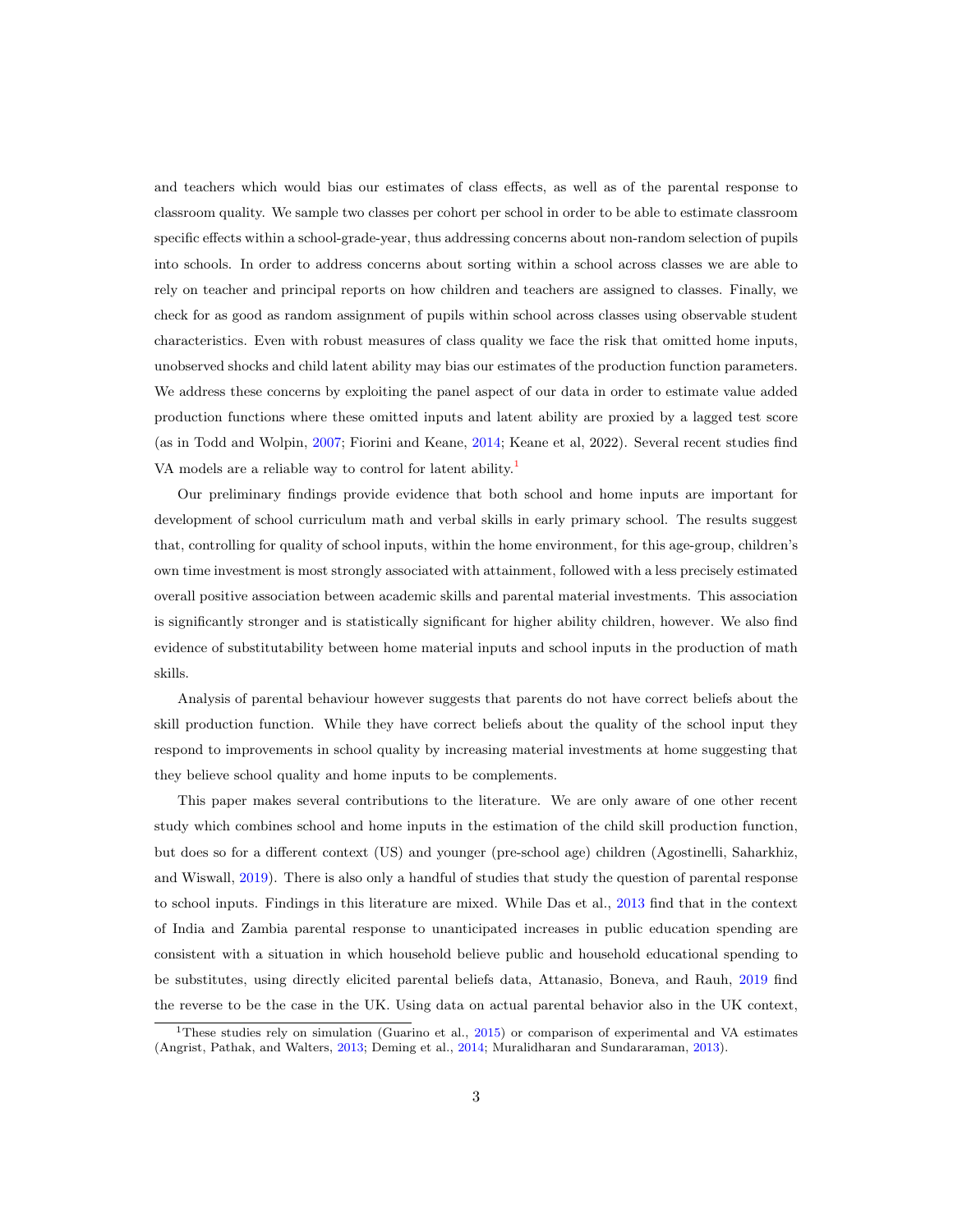however, Greaves et al show that parents actually reduce time investment in children in response to school quality improvements (Rasul et al., [2021\)](#page-20-10).

We study a new context - Vietnam – which is a particularly interesting case since, at least anecdotally, parents here are more vested in their children's education than parents in other contexts. We are also able to distinguish between quality of teachers in teaching different subjects, allowing for the possibility that parents perceptions about interactions between home and school investments are not the same across skills.

The remainder of the paper proceeds as follows: Section [2](#page-3-0) provides some details about the study context. We discuss the data in Section [3](#page-4-0) and present the empirical strategy in Section [4.](#page-7-0) Our main findings are set out in Section [5](#page-8-0) and Section [6](#page-19-0) concludes.

## <span id="page-3-0"></span>2 Education in Vietnam

Vietnam's primary and secondary education system is divided into primary school (grades 1-5, starting at age 6), lower secondary school (grades 6-9), and upper-secondary school (grades 10-12). Vietnam also has pre-primary education (for ages 3-5), secondary vocational training schools, and many different post-secondary institutions. In 2014, Vietnam had more than 15,000 primary schools, 10,000 lowersecondary schools, and 2,300 upper secondary schools.

Virtually all primary schools in Vietnam are state-managed and thus are public schools. In 2013, about half of primary schools were providing "full day" (6 hours) instruction; the other half received only "half day" (3.5 hours) instruction, with schools usually operating two shifts. An explicit goal of the government is to extend full-day schooling to poorer localities, but this has proceeded slowly. At first glance, Vietnamese children's time in school seems very low; it has one of the shortest school days, and one of the shortest school years, in the world. Yet in most areas of Vietnam – including rural areas – parents send their primary-age children to varying hours of "extra study" classes, though the time and resources devoted to this activity vary across provinces.

Administratively, the Ministry of Education and Training (MoET) in Hanoi retains formal authority over the entire education system. MoET works with other line ministries to determine investments in education, and plays the leading role in education planning and in determining the content of curriculum (London, [2011\)](#page-20-11).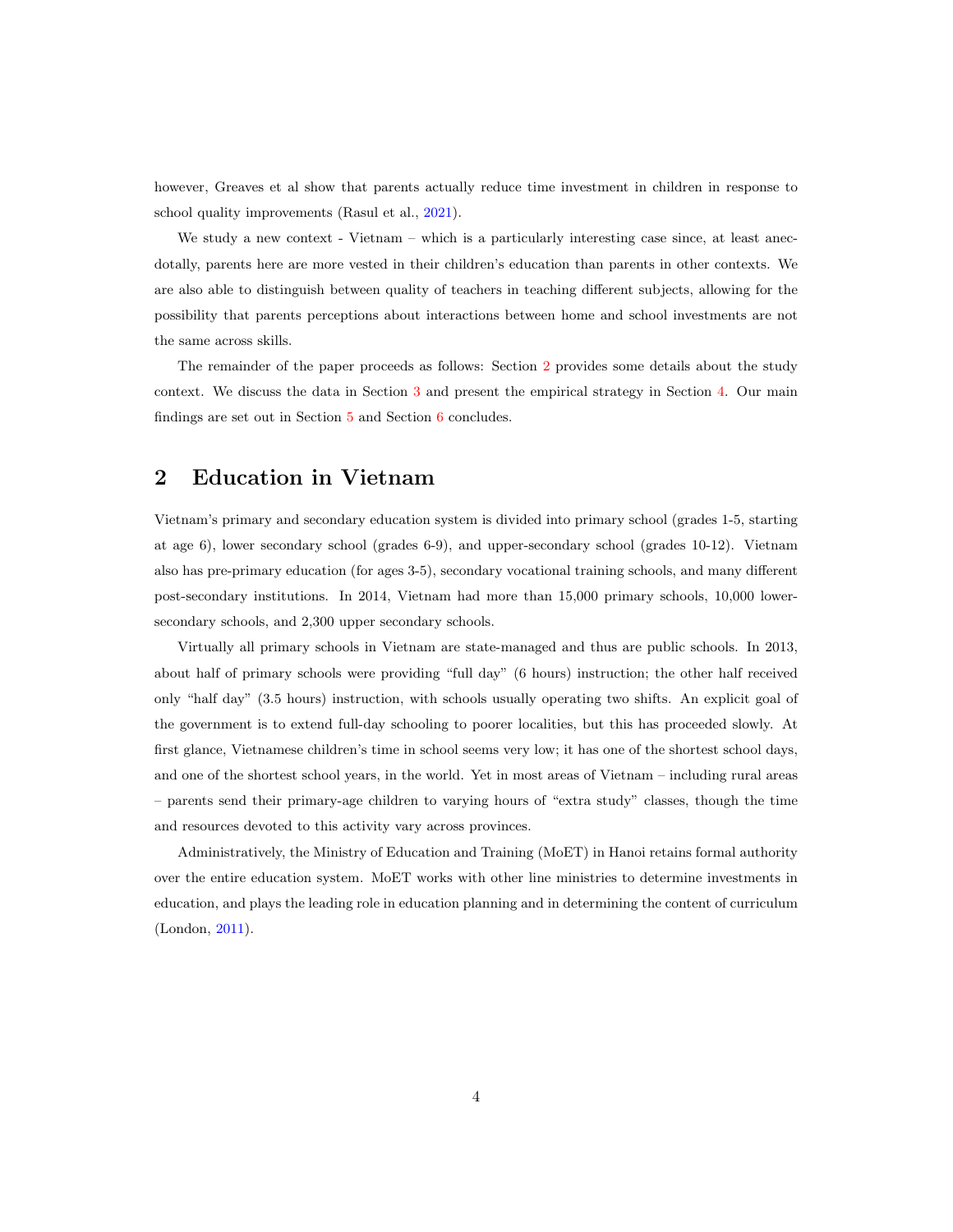### <span id="page-4-0"></span>3 Data and Measurement

### 3.1 Study and Sample

The data used in this paper were collected from 140 primary schools that are approximately nationally representative of all of Vietnam's primary schools. To date, data have been collected for four school years, 2017-18, 2018-19, 2019-20, and 2020-2021. For each of the 140 schools, data were collected for two adjacent cohorts of students, those who started grade 2 in the 2017-18 school year (henceforth cohort 1), and those who started grade 2 in the 2018-19 school year (cohort 2). Data were collected from cohort 1 for the 2017-18, 2018-19 and 2019-20 school years, when they were in grades 2, 3 and 4, and data were collected from cohort 2 for the 2018-19, 2019-20 and 2020-21 school years, when they were in grades 2, 3 and 4. Table [1](#page-4-1) shows when the data were collected from the two cohorts.

Table 1: Dates of Data Collection for Two Cohorts of Students

<span id="page-4-1"></span>

| Date                            | Nov.<br>2017 | April<br>2018 | Nov<br>2018 | April<br>2019                   | April<br>2020 | April<br>2021 |
|---------------------------------|--------------|---------------|-------------|---------------------------------|---------------|---------------|
| <b>Cohort 1</b> Grade 2 Grade 2 |              |               |             | Grade 3 Grade 4                 |               |               |
| Cohort 2                        |              |               |             | Grade 2 Grade 2 Grade 3 Grade 4 |               |               |

For both cohorts, more than 5,000 students were tested in Mathematics and Vietnamese in their classroom when they were in grade 2, 3 and 4. The data was collected from a random sample of 20 students per class and each test lasted an hour. Table [2](#page-5-0) provides some basic information on both cohorts when they were in grade 2. As can be seen, the two adjacent cohorts are quite similar; none of the differences is significant at the 5% level, although the differences for birth order and gender are significant at the 10% level.

We collected more detailed data on a random sub-sample of slightly more than 1,600 students in each cohort, including conducting in-depth interviews with these students, as well as their primary caregivers and conducting more in-depth assessments of the students' skills. This is the sub-sample that we focus on in this paper.

The pupils are spread across 140 schools and, in most cases, 2 classes per school. In each class we administered a detailed teacher questionnaire and filmed how the teacher conducts lessons. A feature that we exploit in this paper is that in 62 of the schools the teachers did not move with the class, which means that we observed the same teachers teaching classes from two neighbouring cohorts of children. Therefore, our final analysis sample consists of children who were in grade 2 either in 2017/18 or 2018/19, for whom we conducted mathematics and Vietnamese assessments at the beginning and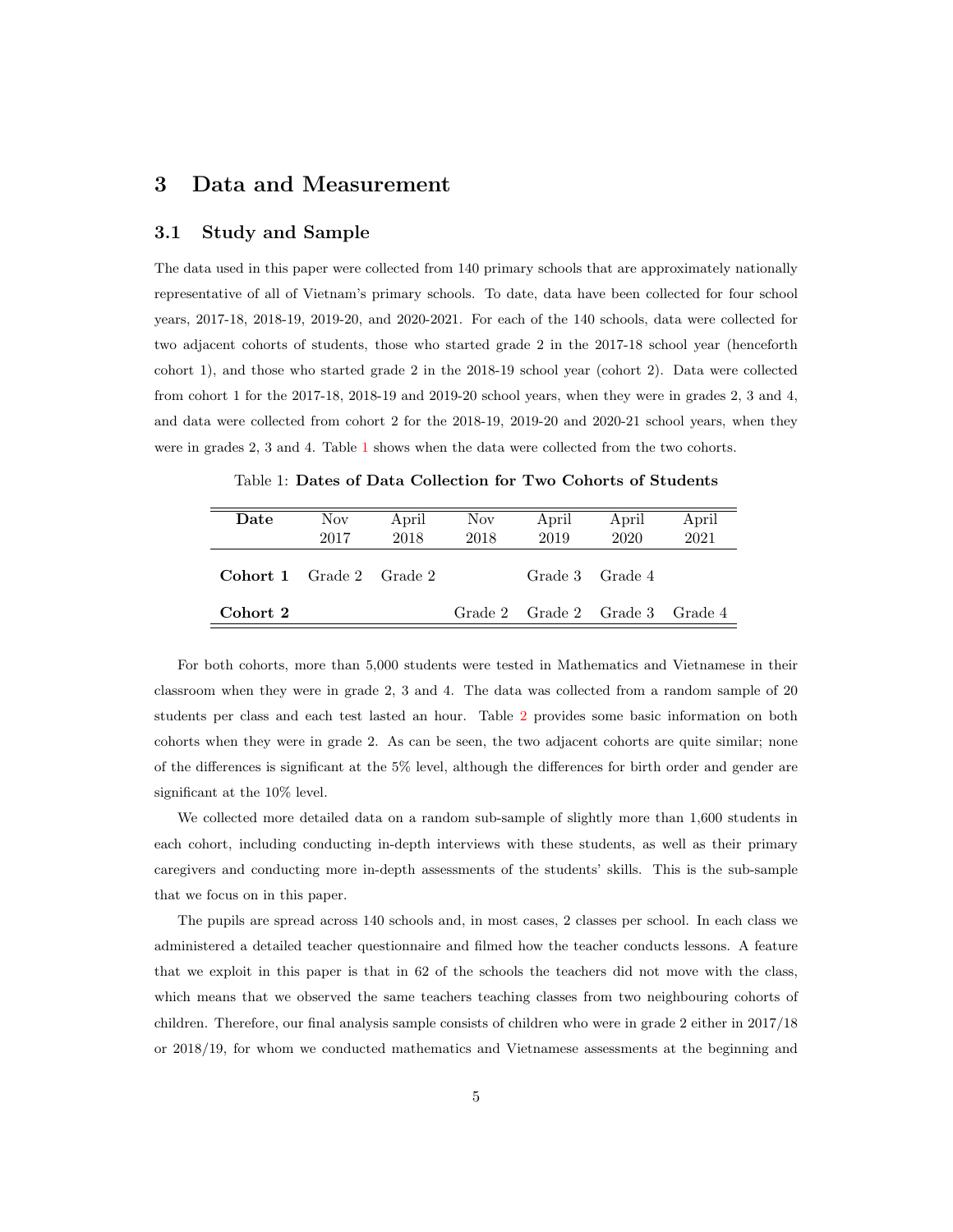<span id="page-5-0"></span>

|                                       | Cohort 1 |       | Cohort 2 |       |
|---------------------------------------|----------|-------|----------|-------|
|                                       | mean     | sd    | mean     | sd    |
| Age in years                          | 7.416    | 0.558 | 7.386    | 0.564 |
| Proportion Ethnic minority            | 0.232    | 0.422 | 0.249    | 0.432 |
| Proportion Male                       | 0.539    | 0.499 | 0.506    | 0.500 |
| Birth order                           | 1.985    | 1.130 | 1.898    | 1.116 |
| Mother's highest grade                | 8.554    | 3.361 | 8.577    | 3.470 |
| Father's highest grade                | 8.688    | 3.266 | 8.496    | 3.247 |
| Father's age                          | 36.977   | 6.508 | 36.812   | 5.955 |
| Mother's age                          | 34.007   | 5.859 | 34.031   | 5.557 |
| Students tested (Math, Vietnamese)    | 5070     |       | 5209     |       |
| Students interviewed (including Ncog) | 1654     |       | 1673     |       |
| Schools                               | 140      |       | 140      |       |
| Classrooms                            | 276      |       | 279      |       |

Table 2: Sample Statistics (Grade 2)

end of grade 2, who were interviewed along with their parents at the end of grade 2 and who were in schools where teachers did not move with the class. This gives us a sample of 1450 children, spread across 60 schools and 120 classes (2 per school).

### 3.2 Key Measures

#### 3.2.1 Academic Skill Assessments

The initial Mathematics and Vietnamese tests given at the beginning of grade 2 both had 25 items (questions). Tests administered at the end of grade 2 had 30 items. Common (linking) items were included in order to put students' performance on these tests on a common scale, using item response theory (IRT).

For both the Mathematics and Vietnamese tests, items were developed for each grade by the Vietnam Institute of Educational Sciences. All tests administered during the RISE project assess domains relevant to the Vietnamese curriculum. The Maths test assesses three skills: arithmetic, measurement and quantities and geometry and Vietnamese test assesses four language skills: vocabulary, rhetoric, grammar and reading comprehension. They both assess the following cognitive domains - knowledge, understanding and application. We conducted two pilot tests, the first was done in May of 2017, before the first round of data collection, and the second was in January of 2019, before collecting data from grade 4. For both pilot tests, about 300 students and their teachers participated for each grade. The best performing test items (questions) were selected by using IRT diagnostic analysis. Final scores on (the final versions of) each test were constructed using a 2-parameter IRT model, and items with poor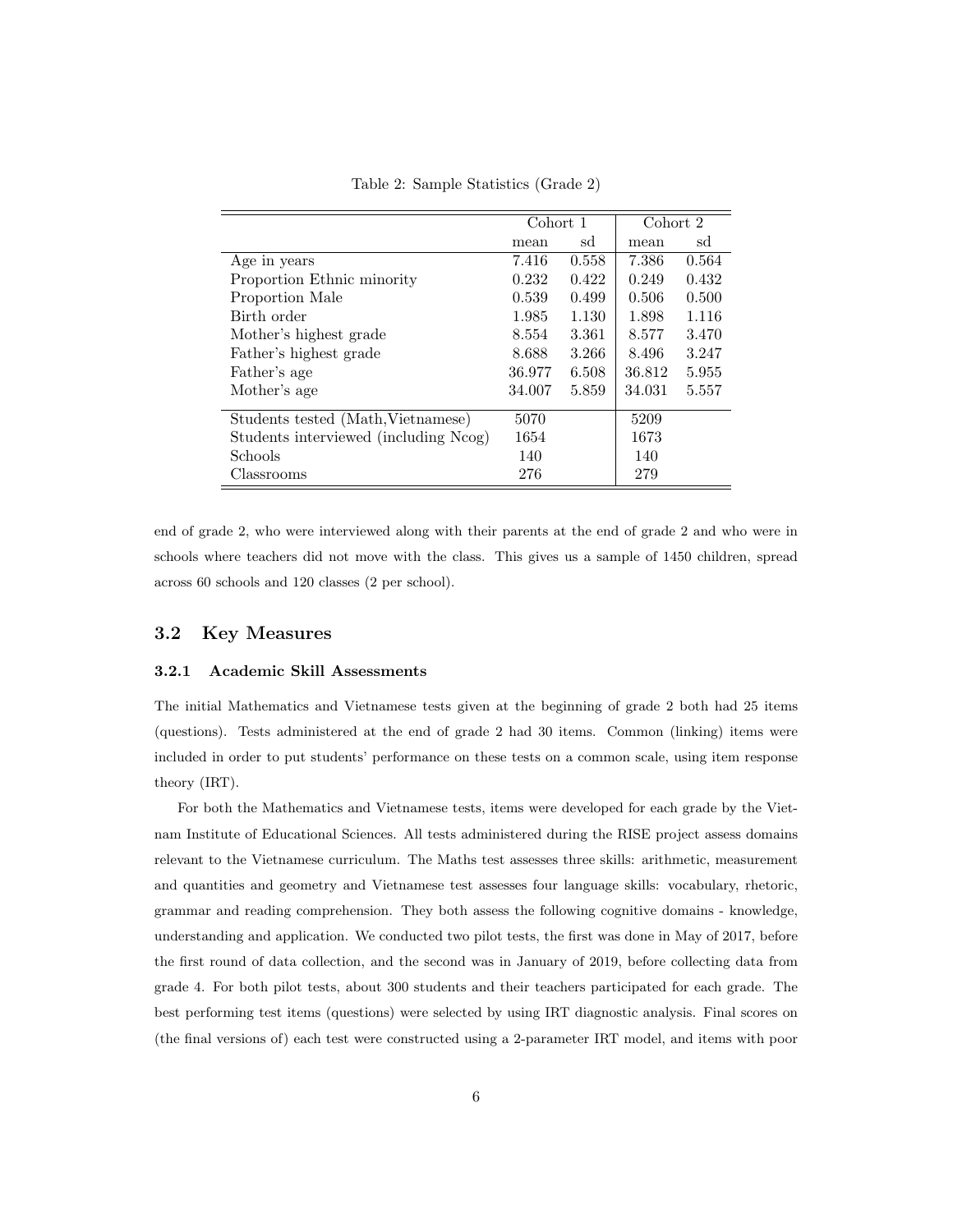performance were excluded from the dataset.

To compare students across the two cohorts, all test results were combined into a single data set (separately for math and Vietnamese) and IRT analysis was used to construct latent measures of mathematics and Vietnamese ability for each student that are comparable across grades and across the two cohorts. For ease of interpretation, these math and Vietnamese latent scores were normalized to have a standard deviation of one and mean of zero within each grade.

#### 3.2.2 School Inputs

In line with the education literature, we capture classroom quality as latent fixed effects, leveraging the fact that we have multiple pupils per class and beginning and end of grade test-scores. We estimate the following regression equation:

$$
Y_{icst}^k = \alpha_{cs}^k + \beta Y_{icst-1}^k + \epsilon_{icst}^k \tag{3.1}
$$

where  $Y_{icst}^k$  is end-of-school-year score of student i in classroom c in school s at time t on a test for subject k (mathematics, Vietnamese),  $\alpha_{cs}$  are classroom indicators,  $Y_{icst-1}^k$  is beginning-of-school-year score on subject k and  $\epsilon_{icst}^k$  is an i.i.d. error term. The classroom fixed effects  $(\alpha_{cs})$  are estimates of classroom value added under the assumption that, conditional on controls (primarily the test score at the beginning of the school year or at the end of the previous grade) students are randomly assigned to classrooms. It is not plausible that students are randomly assigned to schools, even conditional on past learning, but it is generally accepted that the assumption of conditional random assignment within school is reasonable (e.g., Chetty, Friedman, and Rockoff, [2014\)](#page-20-12). Therefore, since we have two classrooms per school, as in most papers in this literature, we redefine each classroom effect relative to the school average to address the issue of sorting of teachers and/or students into schools. The downside of this approach is that it eliminates any cross-school variation in school quality.

The demeaned classroom effect, used in the analysis, denoted by  $\lambda_{cs}^k$ , is:

$$
\lambda_{cs}^k = \alpha_{cs}^k - \frac{\frac{C_s}{c=1} N_{cs} \alpha_{cs}^k}{\frac{C_s}{c=1} N_{cs}} \tag{3.2}
$$

where  $C_s$  is the number of classrooms in a school and  $N_{cs}$  is the number of students in the classroom  $c$  in school  $s$  (in our analysis  $C_s$  always equals 2). Since we utilise this measure in individual level regressions with pupil test score as the dependent variable (see next Section) we construct an individual level measure of the class effect which excludes the individual's test scores. Furthermore to improve efficiency we utilise data from both cohorts and construct a class value added measure for the analysis which is the average of the class value added estimates for the two cohorts.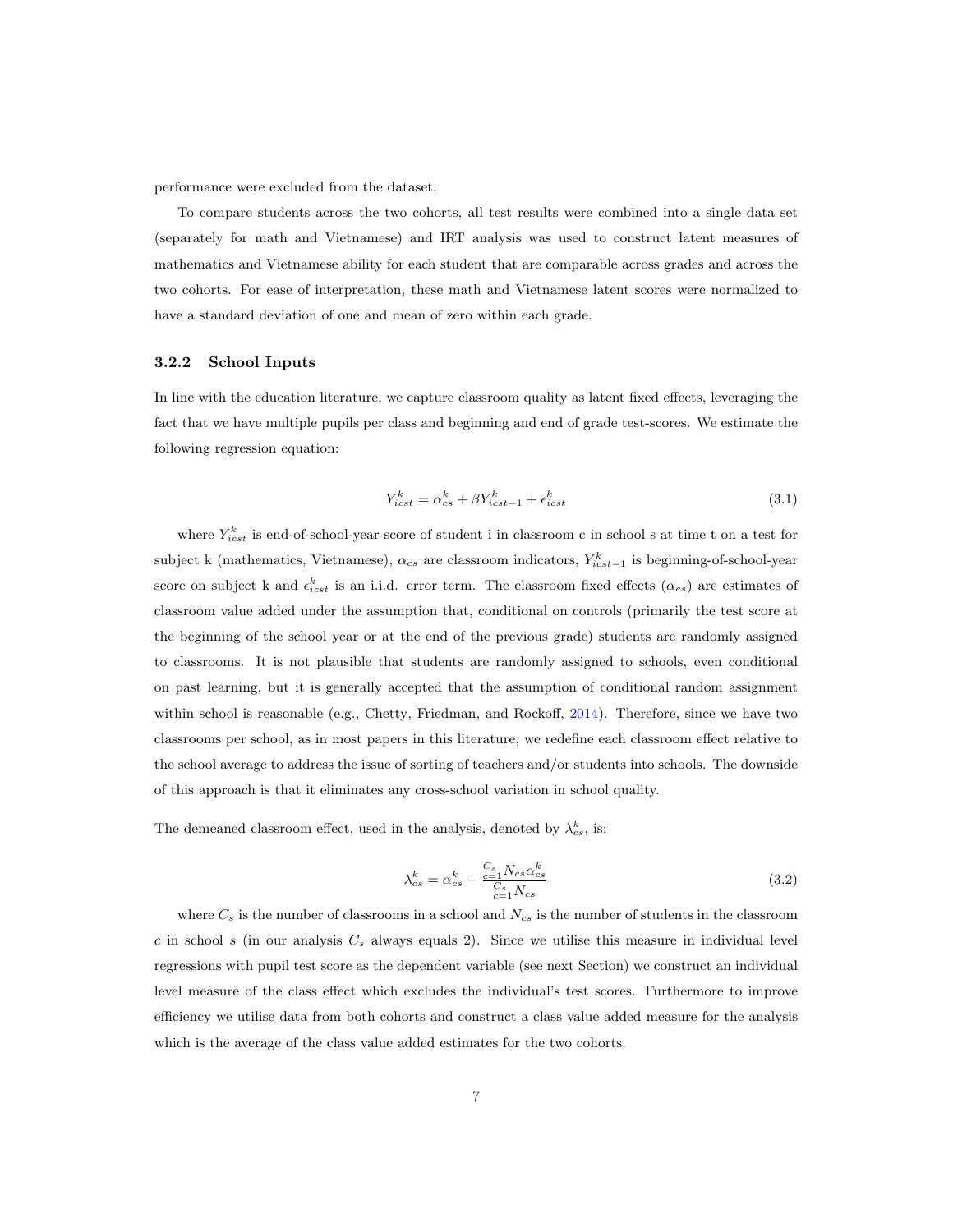#### 3.2.3 Home Inputs

We collected a rich set of measures of the child's home environment and parental investment through the caregiver interview. These include the time the child spends studying at home, how much help the child gets with home study from adult members of the household, availability of key study materials to the child at home - access to study space and key study materials at home including notebook, textbook, exercise kit, pencils etc. We also have measures of financial investments in child learning captured through educational expenditure on the child in the last 12 months on a range of inputs including study materials, travel to and from school, exam fees, extra-curricular and educational activities.

We combine these measures and construct three measures of home inputs: parental material investment, parental time investment and child time investment. Child's time investment captures the amount of time that the child spends on homework on a school day of a typical school week and is standardized to have a mean zero and standard deviation of one. Parental time investment combines time spent by the parent on several activities with the child (e.g. reading, telling stories, singing, doing arts, playing sports, studying, talking, watching tv)and the frequency with which the child receives help with homework. We combine the activities into a factor and standardize it to have mean zero standard deviation one. Similarly we standardize the frequency with which the child receives help with homework. We then take the average of the two and re-standardize in order to create a single parental time investment measure. The material inputs measure combines standardized total educational expenditure and standardized factor of educational materials available to the child at home. The combined measure is re-standardized to have mean zero and standard deviation one.

# <span id="page-7-0"></span>4 Empirical Strategy

We start by estimating a child skill production function which includes school and home inputs. We capture school inputs through the demeaned classroom fixed effect and home inputs through the three measures of inputs described above. In order to address concerns about omitted inputs we control for the child's lagged skills (using assessments administered at the beginning of grade 2) and control for some fixed characteristics of the child's home environment. Our empirical specification is as follows:

$$
Y_{icst} = \alpha_0 + h_{icst}^{\mathsf{T}} \alpha_1 + \alpha_2 c_{cst} + x_{icst}^{\mathsf{T}} \alpha_3 + \alpha_4 Y_{ics,t-1} + \nu_{icst}
$$
\n
$$
\tag{4.1}
$$

Where  $Y_{i,est}$  is the end of year test score (averaging scores in mathematics and Vietnamese) of child i from class c in school s at time t (end of Grade 2);  $Y_{ics,t-1}$  is the child's average score on the mathematics and Vietnamese assessments at the beginning of the school year;  $h_{icst}^{\dagger}$  is a vector of home inputs (described above);  $c_{cst}$  is the class fixed effect capturing school inputs;  $x_{icst}^{\dagger}$  are additional time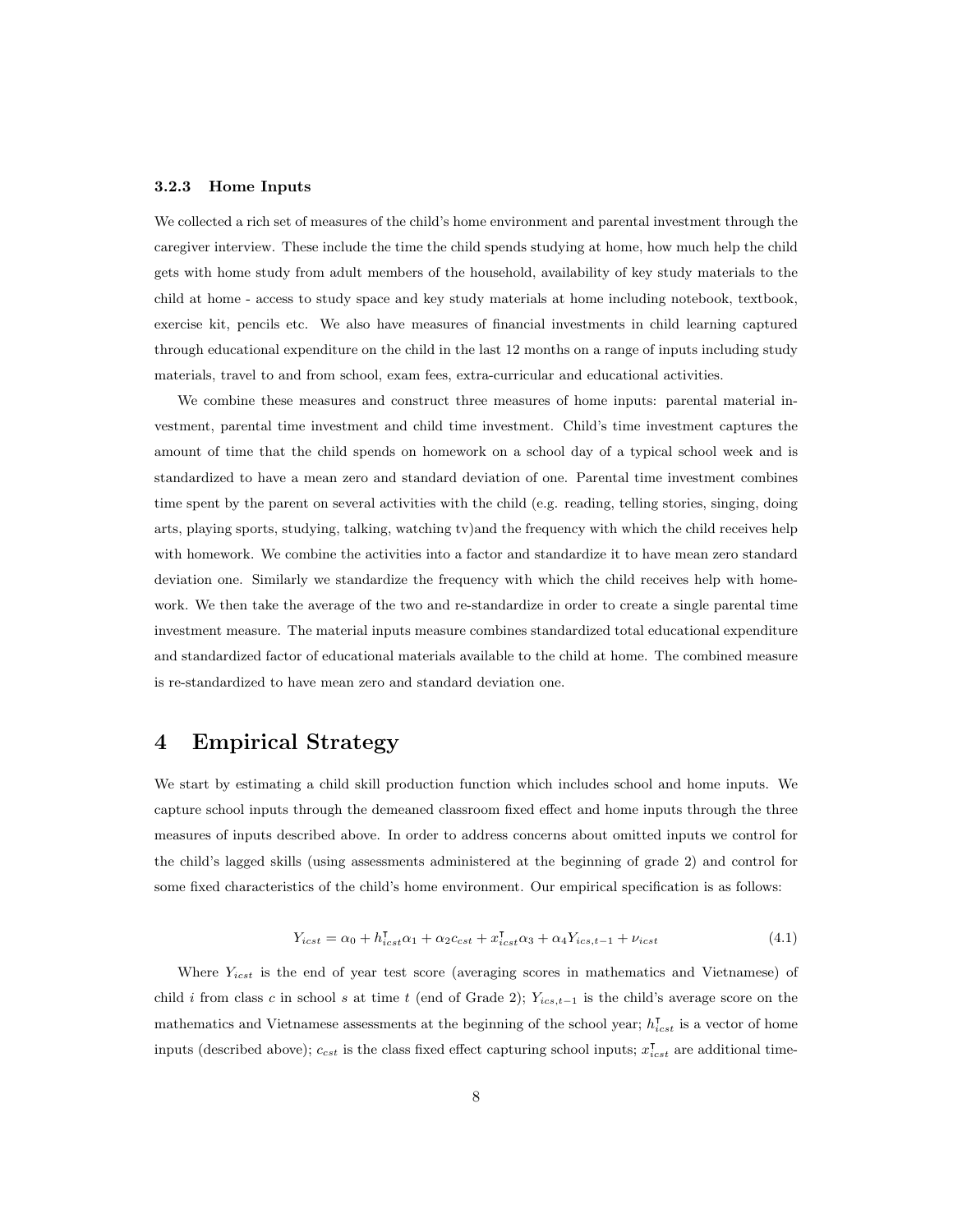invariant controls for the home environment of the child including maternal education and household wealth.

We then look at parental response to school quality. To do this we estimate the following model:

<span id="page-8-2"></span>
$$
H_{icst} = \beta_0 + \beta_1 c_{cst} + x_{icst}^{\mathsf{T}} \beta_2 + v_{icst}
$$
\n(4.2)

Looking at the association between school quality and each of our measures of parental investment individually.

## <span id="page-8-0"></span>5 Preliminary Results

### 5.1 Test Score Production Function

We start by presenting estimates of the academic skill production function in Table [3.](#page-8-1) The outcome variable is the average of a child's test scores on Mathematics and Vietnamese at the end of Grade 2. Measures of home inputs include material investment by the parent, time investment by the child and time investment by the parents (see Section [3](#page-4-0) for description of how these are constructed). We use the average of Mathematics and Vietnamese class fixed effect estimates to capture school inputs. All regressions control for child baseline score (average of Mathematics and Vietnamese) and cohort fixed effects; regressions presented in Columns (2)-(5) also include dummies for maternal education and household wealth index.

<span id="page-8-1"></span>

|                           | $\left( 1\right)$ | $\left( 2\right)$ | $\left( 3\right)$ | $\left( 4\right)$ | (5)        |
|---------------------------|-------------------|-------------------|-------------------|-------------------|------------|
|                           |                   |                   |                   |                   |            |
| Leave-one-out Combined VA | $0.095***$        | $0.083***$        |                   | $0.079***$        | $0.079***$ |
|                           | (0.014)           | (0.014)           |                   | (0.014)           | (0.014)    |
| Material investment       |                   |                   | $0.032**$         | 0.022             | 0.023      |
|                           |                   |                   | (0.015)           | (0.015)           | (0.015)    |
| Time investment - child   |                   |                   | $0.039***$        | $0.036***$        | $0.033**$  |
|                           |                   |                   | (0.014)           | (0.014)           | (0.013)    |
| Time investment - parents |                   |                   | $-0.011$          | $-0.014$          |            |
|                           |                   |                   | (0.015)           | (0.015)           |            |
| Baseline score            | $0.693***$        | $0.655***$        | $0.671***$        | $0.648***$        | $0.650***$ |
|                           | (0.018)           | (0.020)           | (0.019)           | (0.020)           | (0.020)    |
| Observations              | 1389              | 1389              | 1400              | 1389              | 1389       |
| $\mathbf{R}^2$            | 0.573             | 0.580             | 0.587             | 0.583             | 0.582      |

Table 3: Production function (math and viet combined)

Notes: All regressions control for dummies for maternal education, household wealth, and cohort fixed effects, except<br>column 1 that only includes cohort fixed effects. \*\*\* p<0.01, \*\* p<0.05, \* p<0.1.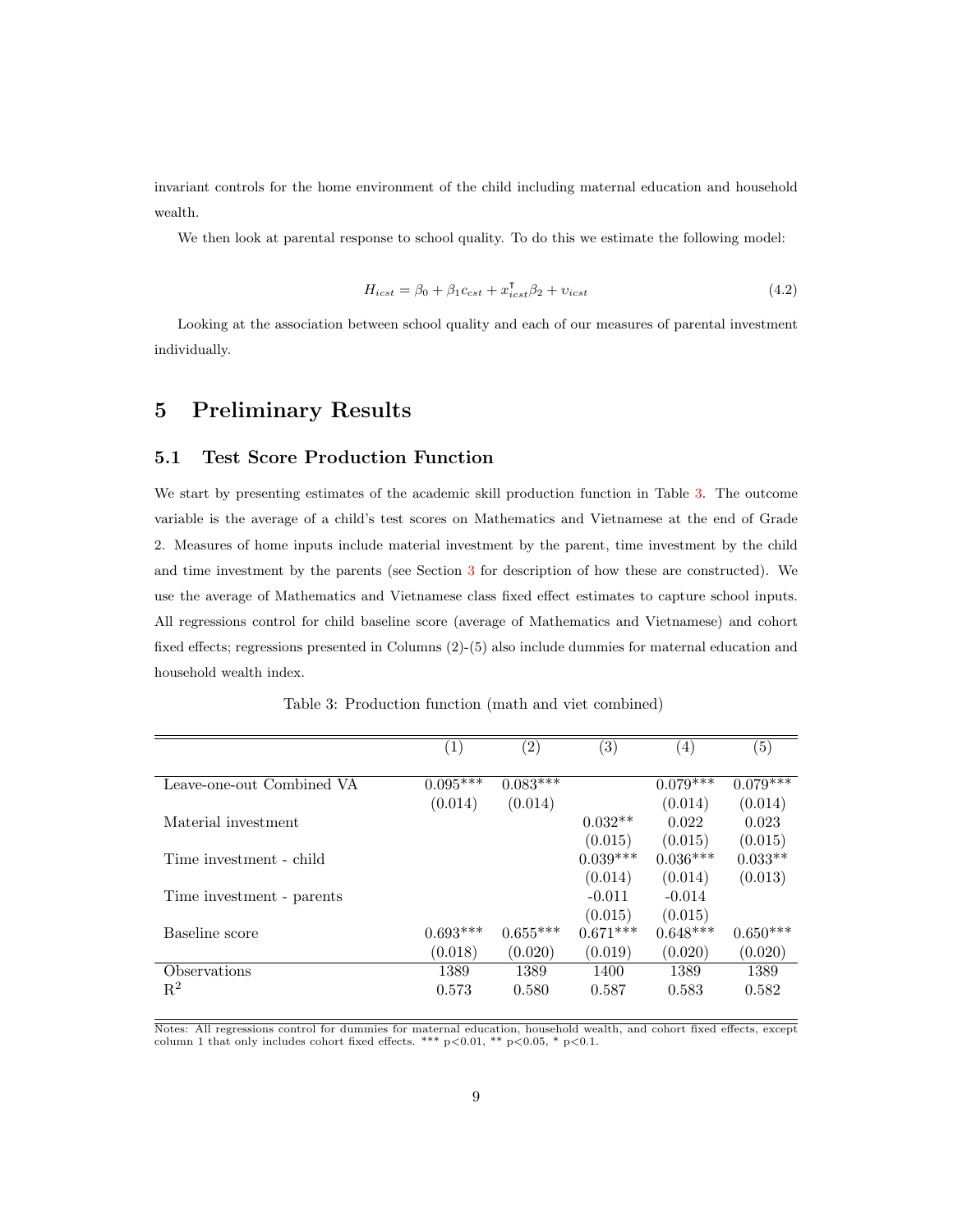In all specifications school inputs are highly statistically significant. A one standard deviation in class value added leads to just under a tenth of a standard deviation improvement in a child's math score at the end of Grade 2. The association between home inputs and academic skills is moderated by school inputs. Column (3), which excludes school inputs, shows that there is a positive and significant association between academic skills and parental material investments as well as child time investment. Once we add controls for school inputs, however, the coefficient on material investment goes down moderately and become statistically insignificant (Columns (4)-(5)). Parental time investment remains insignificant throughout and Col(5) shows that leaving it out has no effect on coefficients of the other variables.

Splitting the results by subject we see that both home and school inputs play a bigger role in explaining variation in Mathematics scores (Table [4](#page-9-0) than Vietnamese Table [5\)](#page-10-0).

<span id="page-9-0"></span>

| (1)        | $\left( 2\right)$ | $\left( 3\right)$ | (4)        |
|------------|-------------------|-------------------|------------|
| $0.136***$ | $0.125***$        |                   | $0.121***$ |
| (0.014)    | (0.014)           |                   | (0.014)    |
|            |                   | $0.046**$         | 0.020      |
|            |                   | (0.018)           | (0.015)    |
|            |                   | $0.037**$         | $0.037***$ |
|            |                   | (0.017)           | (0.014)    |
|            |                   | $-0.001$          | $-0.007$   |
|            |                   | (0.019)           | (0.015)    |
| $0.650***$ | $0.616***$        | $0.649***$        | $0.610***$ |
| (0.020)    | (0.021)           | (0.024)           | (0.021)    |
| 1354       | 1354              | 1400              | 1354       |
| 0.546      | 0.553             | 0.474             | 0.556      |
|            |                   |                   |            |

Table 4: Math Production function

Notes: All regressions control for dummies for maternal education, household wealth, and cohort fixed effects, except column 1 that only includes cohort fixed effects. \*\*\* p<0.01, \*\* p<0.05, \* p<0.1.

We then investigate the production function in more detail by assessing whether returns to inputs vary by child ability as well as by levels of other inputs. Table [6](#page-11-0) shows estimates for combined academic skills measure of outcomes (Mathematics and Vietnamese), followed by Tables [7](#page-12-0) and [8](#page-13-0) showing results separately for Mathematics and Vietnamese respectively. In all three tables Column 1 does not include interaction terms; Column 2 includes interaction only for our school input measure - "class VA"; Column 3 includes interaction only for "material investment"; Column 4 includes interaction only for "time investment"; Column 5 includes interactions only for "child baseline score"; Column 6 includes all interactions.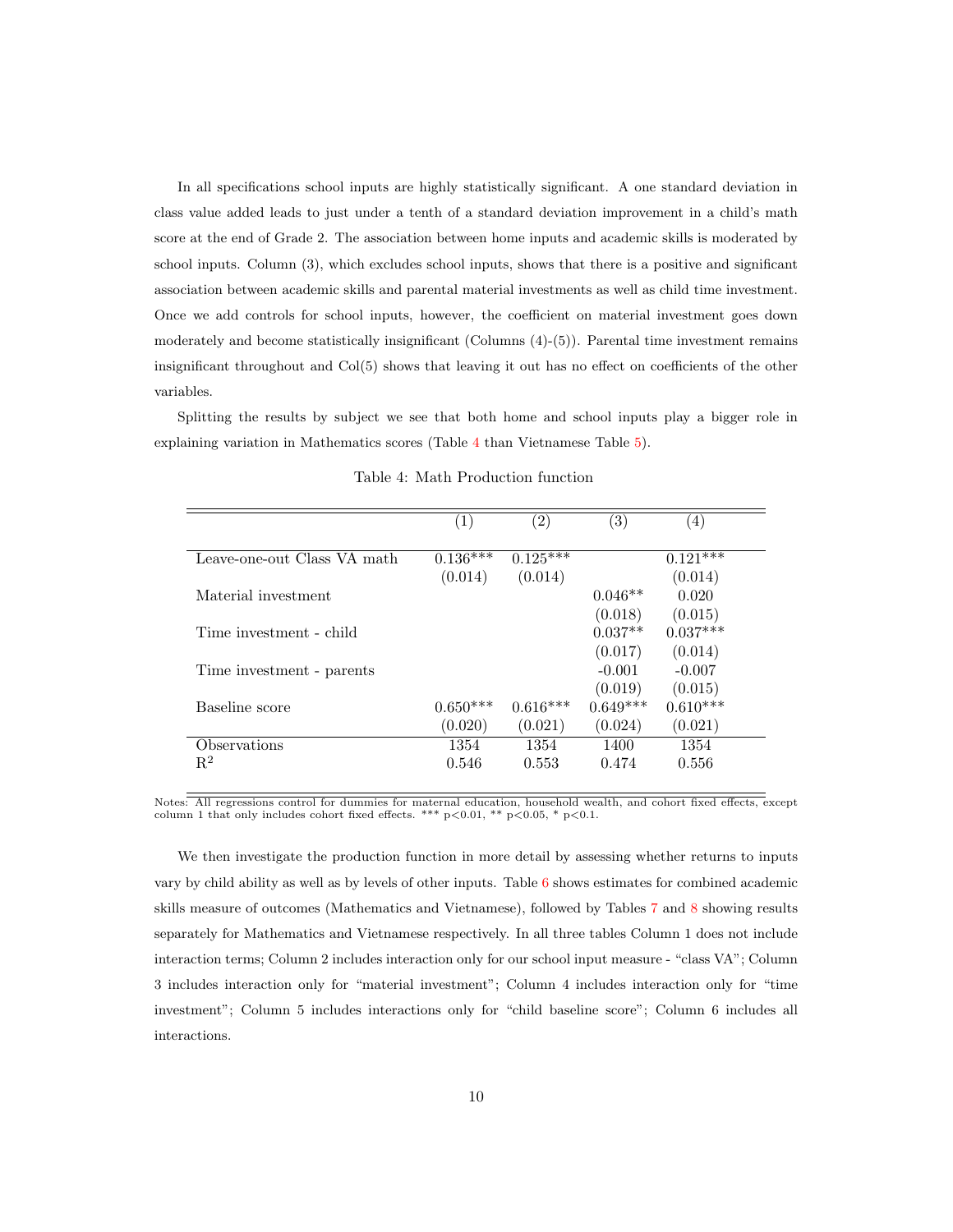<span id="page-10-0"></span>

|                             | $\left( 1\right)$ | $\left( 2\right)$ | $\left( 3\right)$ | (4)        |
|-----------------------------|-------------------|-------------------|-------------------|------------|
| Leave-one-out Class VA Viet | $0.065***$        | $0.060***$        |                   | $0.060***$ |
|                             | (0.015)           | (0.015)           |                   | (0.015)    |
| Material investment         |                   |                   | 0.018             | 0.005      |
|                             |                   |                   | (0.019)           | (0.016)    |
| Time investment - child     |                   |                   | $0.041**$         | 0.022      |
|                             |                   |                   | (0.018)           | (0.015)    |
| Time investment - parents   |                   |                   | $-0.021$          | $-0.013$   |
|                             |                   |                   | (0.019)           | (0.016)    |
| Baseline score              | $0.723***$        | $0.682***$        | $0.694***$        | $0.678***$ |
|                             | (0.022)           | (0.024)           | (0.025)           | (0.024)    |
| Observations                | 1345              | 1345              | 1400              | 1345       |
| $\mathbf{R}^2$              | 0.494             | 0.501             | 0.478             | 0.502      |

Table 5: Vietnamese Production function

Notes: All regressions control for dummies for maternal education, household wealth, and cohort fixed effects, except<br>column 1 that only includes cohort fixed effects. \*\*\* p<0.01, \*\* p<0.05, \* p<0.1.

The result that emerges most strongly in Table [6](#page-11-0) is that there is a significant positive interaction between baseline child academic score and parental material investments, suggesting that home material investments are more productive for more academically able children. Breaking these results down by subject in Tables [7](#page-12-0) and [8](#page-13-0) we see that this finding holds for both Mathematics and Vietnamese. For Vietnamese we also see evidence that unlike home material inputs, school inputs are more productive for less able children.

While there are no strong significant interactions between inputs for Vietnamese (and overall), we do find evidence consistent with substitutability between school and home material inputs in production of Math skills.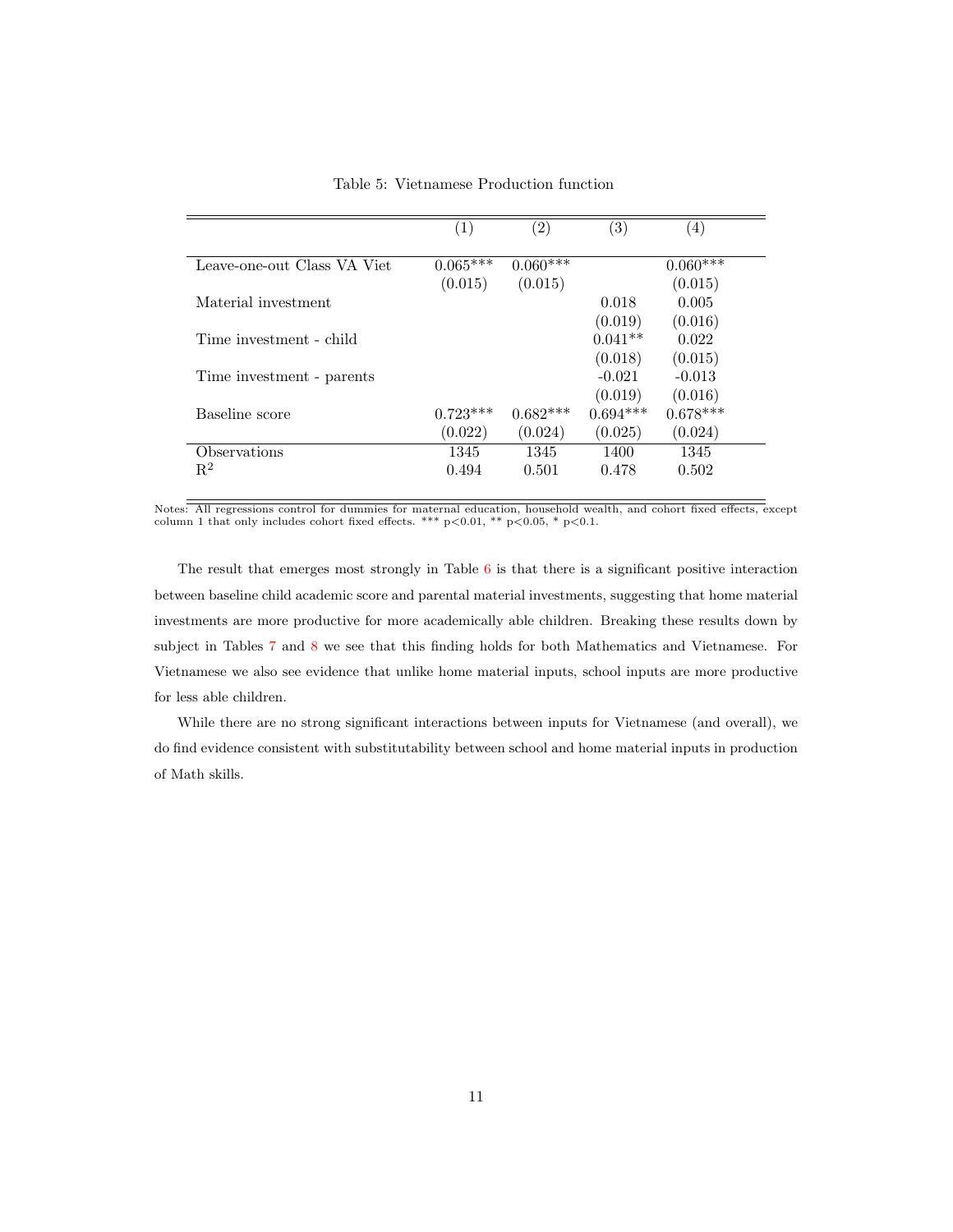<span id="page-11-0"></span>

|                            | (1)        | (2)        | (3)        | $\left( 4\right)$ | (5)        | (6)        |
|----------------------------|------------|------------|------------|-------------------|------------|------------|
|                            |            |            |            |                   |            |            |
| Leave-one-out Combined VA  | $0.079***$ | $0.083***$ | $0.078***$ | $0.082***$        | $0.084***$ | $0.085***$ |
|                            | (0.014)    | (0.015)    | (0.014)    | (0.014)           | (0.014)    | (0.014)    |
| Material investment        | 0.023      | 0.024      | 0.022      | 0.023             | 0.020      | 0.021      |
|                            | (0.015)    | (0.015)    | (0.015)    | (0.015)           | (0.015)    | (0.015)    |
| Time investment - child    | $0.033**$  | $0.032**$  | $0.033**$  | $0.023*$          | $0.028**$  | $0.024*$   |
|                            | (0.013)    | (0.013)    | (0.013)    | (0.013)           | (0.013)    | (0.013)    |
| Baseline score             | $0.650***$ | $0.650***$ | $0.651***$ | $0.648***$        | $0.651***$ | $0.649***$ |
|                            | (0.020)    | (0.020)    | (0.020)    | (0.020)           | (0.020)    | (0.020)    |
| $Class \times Material$    |            | $-0.005$   | $-0.021$   |                   |            | $-0.019$   |
|                            |            | (0.013)    | (0.014)    |                   |            | (0.014)    |
| $Class \times Time$        |            | $-0.012$   |            | $-0.026*$         |            | $-0.024$   |
|                            |            | (0.014)    |            | (0.015)           |            | (0.015)    |
| $Class \times BL score$    |            | $-0.013$   |            |                   | $-0.026*$  | $-0.020$   |
|                            |            | (0.015)    |            |                   | (0.015)    | (0.015)    |
| Material $\times$ Time     |            |            | $-0.017$   | $-0.017$          |            | $-0.022$   |
|                            |            |            | (0.014)    | (0.014)           |            | (0.014)    |
| Material $\times$ BL score |            |            | $0.051***$ |                   | $0.039**$  | $0.054***$ |
|                            |            |            | (0.018)    |                   | (0.017)    | (0.018)    |
| Time $\times$ BL score     |            |            |            | $0.058***$        | $0.042**$  | $0.058***$ |
|                            |            |            |            | (0.018)           | (0.017)    | (0.018)    |
| Observations               | 1389       | 1389       | 1389       | 1389              | 1389       | 1389       |
| $\mathbf{R}^2$             | 0.582      | 0.583      | 0.585      | 0.586             | 0.587      | 0.589      |
|                            |            |            |            |                   |            |            |

Table 6: Production function with interactions (math and viet combined)

Notes: All regressions control for dummies for maternal education, household wealth, and cohort fixed effects. \*\*\*<br>p<0.01, \*\* p<0.05, \* p<0.1.

 $\equiv$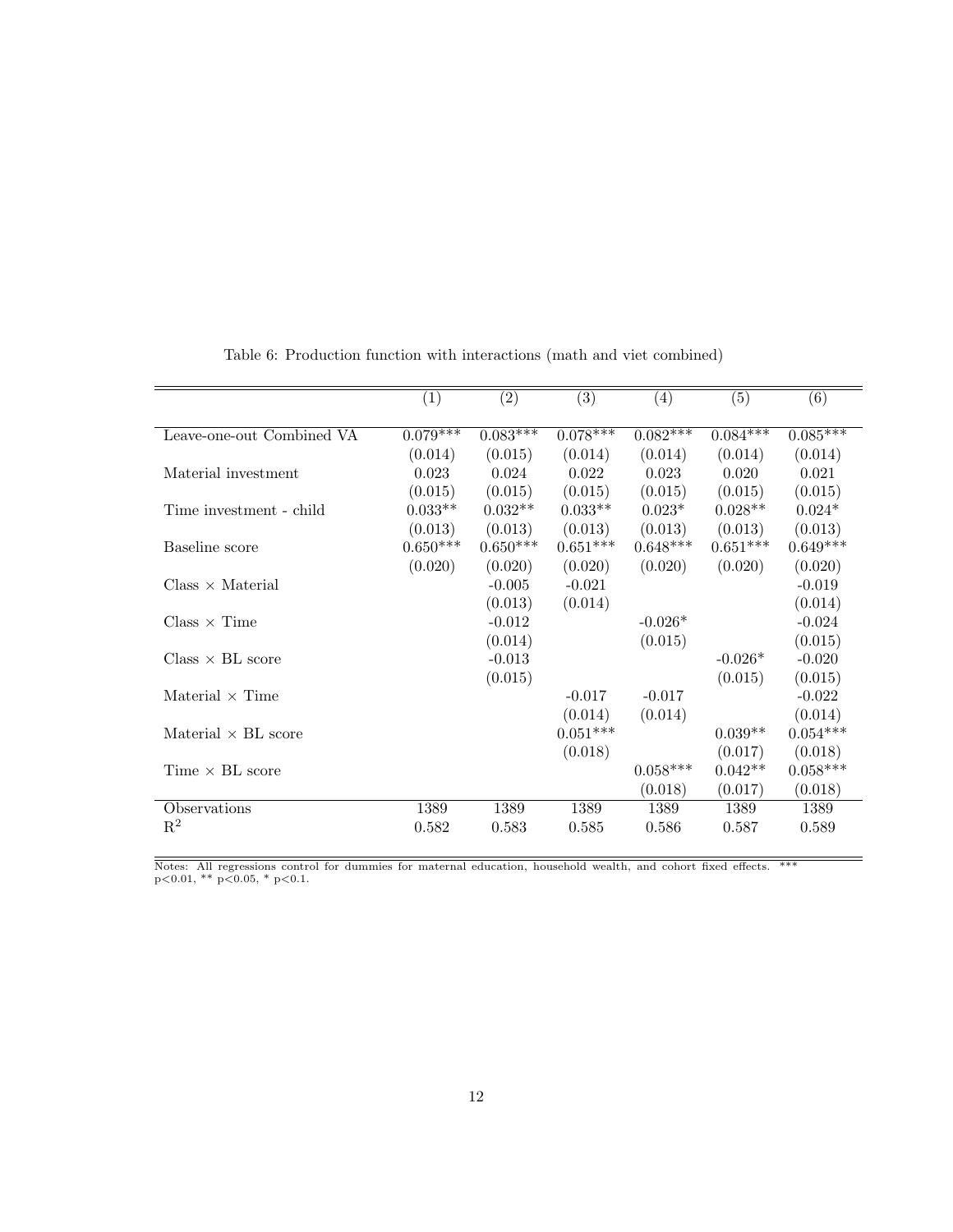<span id="page-12-0"></span>

|                             | (1)                   | (2)        | $\overline{(3)}$ | (4)        | $\overline{(5)}$ | $\overline{(6)}$ |
|-----------------------------|-----------------------|------------|------------------|------------|------------------|------------------|
|                             |                       |            |                  |            |                  |                  |
| Leave-one-out Class VA math | $0.12\overline{1***}$ | $0.118***$ | $0.118***$       | $0.121***$ | $0.123***$       | $0.120***$       |
|                             | (0.014)               | (0.014)    | (0.014)          | (0.014)    | (0.014)          | (0.014)          |
| Material investment         | 0.020                 | 0.023      | $\,0.023\,$      | 0.022      | 0.020            | 0.023            |
|                             | (0.015)               | (0.015)    | (0.015)          | (0.015)    | (0.015)          | (0.015)          |
| Time investment - child     | $0.036***$            | $0.036***$ | $0.036***$       | $0.030**$  | $0.030**$        | $0.030**$        |
|                             | (0.013)               | (0.013)    | (0.013)          | (0.013)    | (0.013)          | (0.013)          |
| Baseline score              | $0.611***$            | $0.609***$ | $0.608***$       | $0.609***$ | $0.609***$       | $0.606***$       |
|                             | (0.021)               | (0.021)    | (0.021)          | (0.021)    | (0.021)          | (0.021)          |
| $Class \times Material$     |                       | $-0.033**$ | $-0.046***$      |            |                  | $-0.046***$      |
|                             |                       | (0.014)    | (0.015)          |            |                  | (0.015)          |
| $Class \times Time$         |                       | 0.016      |                  | $-0.004$   |                  | $-0.003$         |
|                             |                       | (0.014)    |                  | (0.015)    |                  | (0.015)          |
| $Class \times BL$ score     |                       | 0.002      |                  |            | $-0.013$         | $-0.006$         |
|                             |                       | (0.018)    |                  |            | (0.018)          | (0.018)          |
| Material $\times$ Time      |                       |            | 0.019            | 0.004      |                  | 0.010            |
|                             |                       |            | (0.014)          | (0.014)    |                  | (0.014)          |
| Material $\times$ BL score  |                       |            | $0.036**$        |            | 0.019            | $0.036*$         |
|                             |                       |            | (0.018)          |            | (0.017)          | (0.018)          |
| Time $\times$ BL score      |                       |            |                  | $0.062***$ | $0.062***$       | $0.063***$       |
|                             |                       |            |                  | (0.018)    | (0.017)          | (0.018)          |
| Observations                | 1354                  | 1354       | 1354             | 1354       | 1354             | 1354             |
| $\mathbf{R}^2$              | 0.556                 | 0.558      | 0.560            | 0.560      | 0.561            | 0.564            |
|                             |                       |            |                  |            |                  |                  |

Table 7: Math production function with interactions

Notes: All regressions control for dummies for maternal education, household wealth, and cohort fixed effects. \*\*\*<br>p<0.01, \*\* p<0.05, \* p<0.1.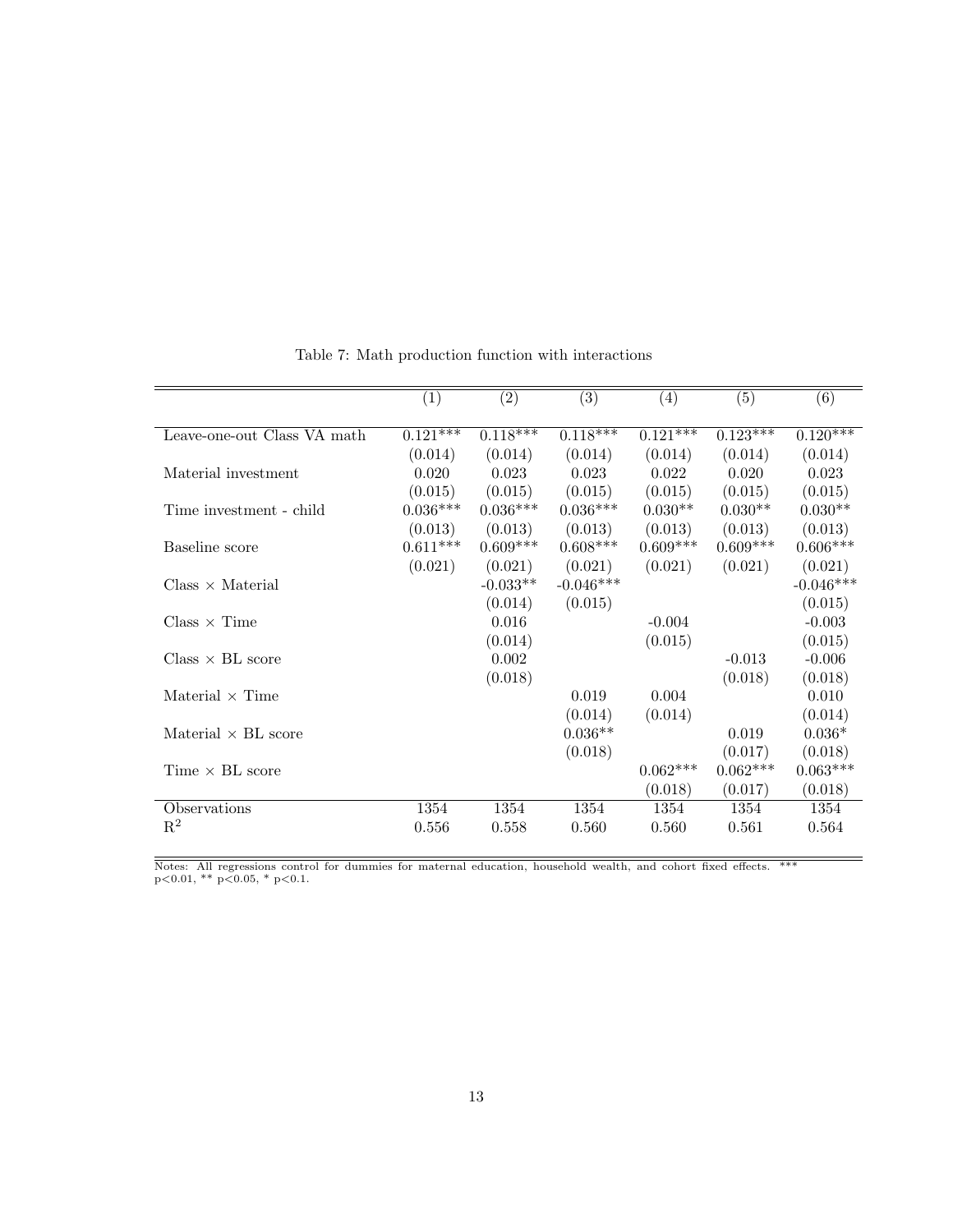<span id="page-13-0"></span>

|                             | $\bar{1}$  | (2)        | $\overline{(3)}$ | (4)        | (5)         | (6)        |
|-----------------------------|------------|------------|------------------|------------|-------------|------------|
|                             |            |            |                  |            |             |            |
| Leave-one-out Class VA Viet | $0.055***$ | $0.068***$ | $0.054***$       | $0.057***$ | $0.067***$  | $0.068***$ |
|                             | (0.016)    | (0.017)    | (0.016)          | (0.017)    | (0.017)     | (0.017)    |
| Material investment         | $0.045**$  | $0.044**$  | $0.047***$       | $0.047***$ | $0.042**$   | $0.046***$ |
|                             | (0.017)    | (0.018)    | (0.018)          | (0.018)    | (0.017)     | (0.018)    |
| Time investment - child     | $0.035**$  | $0.035**$  | $0.037**$        | $0.029*$   | $0.033**$   | $0.031*$   |
|                             | (0.016)    | (0.016)    | (0.016)          | (0.016)    | (0.016)     | (0.016)    |
| Baseline score              | $0.714***$ | $0.717***$ | $0.716***$       | $0.714***$ | $0.720***$  | $0.720***$ |
|                             | (0.026)    | (0.026)    | (0.026)          | (0.026)    | (0.026)     | (0.026)    |
| $Class \times Material$     |            | $-0.001$   | $-0.018$         |            |             | $-0.014$   |
|                             |            | (0.016)    | (0.016)          |            |             | (0.017)    |
| $Class \times Time$         |            | $-0.019$   |                  | $-0.031*$  |             | $-0.026$   |
|                             |            | (0.017)    |                  | (0.018)    |             | (0.018)    |
| $Class \times BL score$     |            | $-0.048**$ |                  |            | $-0.057***$ | $-0.052**$ |
|                             |            | (0.020)    |                  |            | (0.020)     | (0.020)    |
| Material $\times$ Time      |            |            | 0.003            | 0.010      |             | 0.005      |
|                             |            |            | (0.017)          | (0.017)    |             | (0.017)    |
| Material $\times$ BL score  |            |            | $0.044*$         |            | $0.046**$   | $0.051**$  |
|                             |            |            | (0.023)          |            | (0.022)     | (0.023)    |
| Time $\times$ BL score      |            |            |                  | 0.036      | 0.025       | 0.032      |
|                             |            |            |                  | (0.024)    | (0.023)     | (0.024)    |
| Observations                | 1345       | 1345       | 1345             | 1345       | 1345        | 1345       |
| $\mathbf{R}^2$              | 0.493      | 0.496      | 0.495            | 0.495      | 0.498       | 0.499      |
|                             |            |            |                  |            |             |            |

Table 8: Vietnamese production function with interactions

Notes: All regressions control for dummies for maternal education, household wealth, and cohort fixed effects. \*\*\*<br>p<0.01, \*\* p<0.05, \* p<0.1.

 $\equiv$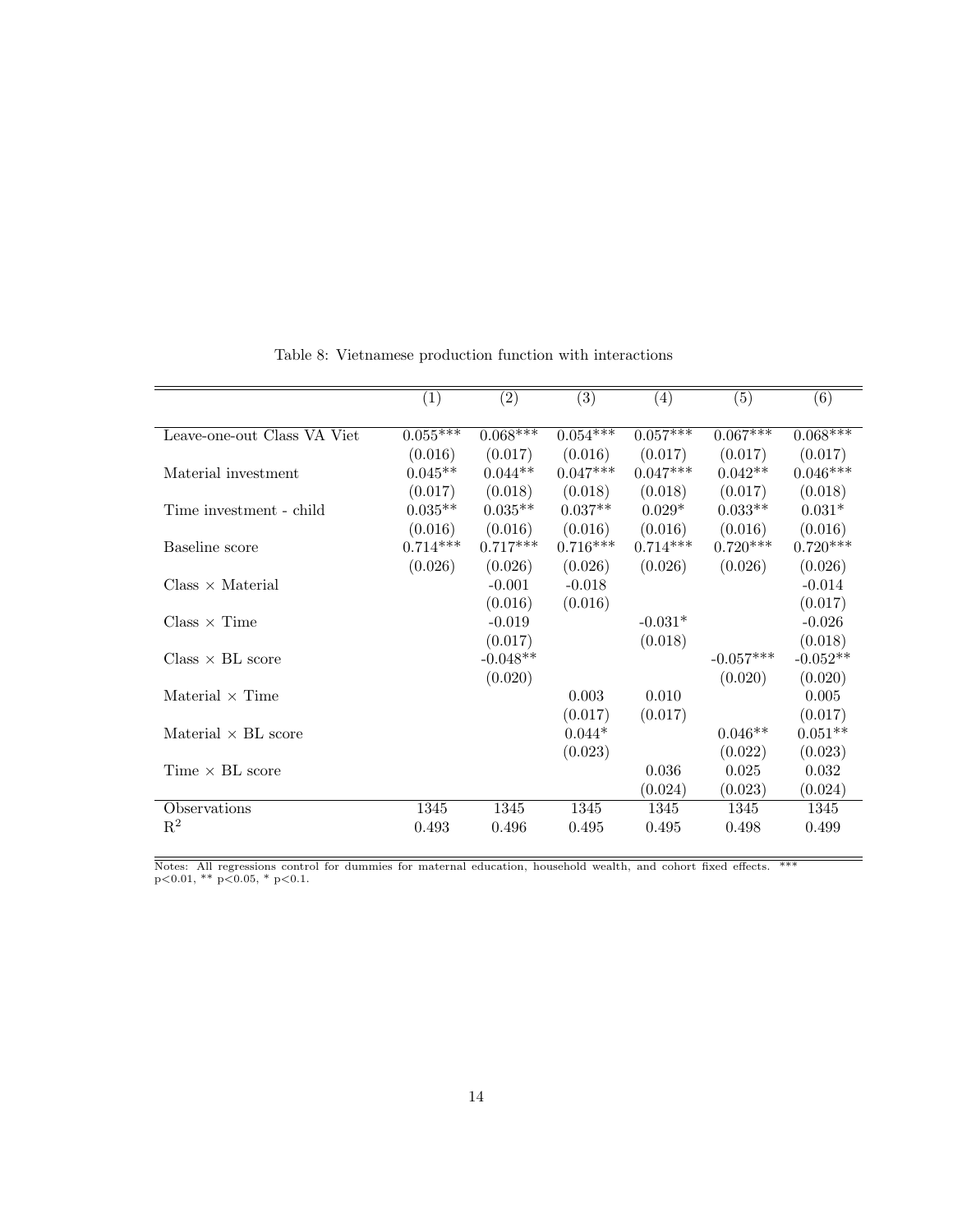#### 5.2 Parental response to teacher quality

Having demonstrated the importance of both home and school inputs in the production of academic skills, and provided suggestive evidence of heterogeneity in returns to investments by child ability as well as interactions between inputs, we now ask whether parental and child investment in skill accumulation at home is responsive to school quality and whether these responses are optimal given what we have learned about the production function.

#### 5.2.1 Parental perceptions of teacher quality

The first step in this analysis is to shed some light on parental perceptions. If parents respond to school quality, it is to what they perceive it to be. In order to interpret their responses we need to first understand how parents' perceptions map to objective measures of quality.

In order to do this we utilise information collected from parents on how good they think their child's teacher is to capture parental perceptions of teacher quality. We use our class value added estimate to capture teachers' actual quality.

We look at the relationship between perceived and actual quality in two ways. First we use the individual parental responses and look at the correlation between parents' rating of the teachers and class value added estimates for that teacher<sup>[2](#page-0-0)</sup>. Figure [1](#page-15-0) shows mean value added of classes of teachers who parents rated as average, below average or above average. It clearly shows that parental assessment of teachers aligns with their actual quality: the mean value added of classes taught by teachers rated above average by parents was significantly higher than that of classes taught by teachers rated by parents as average or below average. Figures [2](#page-15-1) and [3](#page-16-0) further show that this remains the case for both subject specific class value added measures, that is, teachers rated by parents as above average have a higher class value added in mathematics and Vietnamese than those rated by parents as average or below.

<sup>2</sup>The class value added estimate is for the cohort that the given parent's child was in rather than for the two cohorts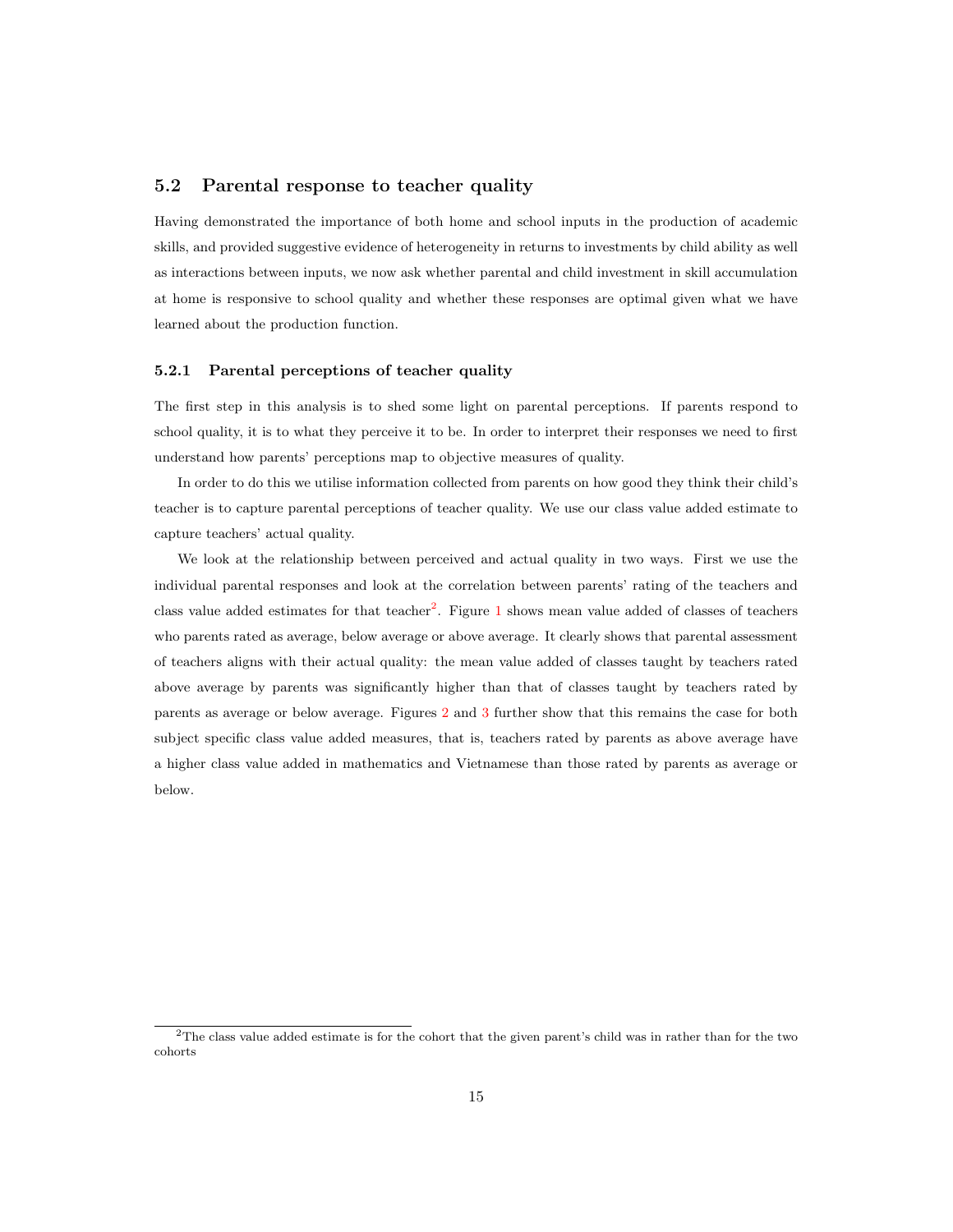<span id="page-15-0"></span>

Figure 1: Perceived quality and VA - Combined

Notes: The Figure plots the means and confidence intervals of class value added by parent's rating.  $***\ p<0.01$ , \*\*  $p<0.05$ , \*  $p<0.1$ .

<span id="page-15-1"></span>

Figure 2: Perceived quality and VA - Math

Notes: The Figure plots the means and confidence intervals of class value added by parent's rating. \*\*\* p<0.01, \*\* p<0.05, \* p<0.1.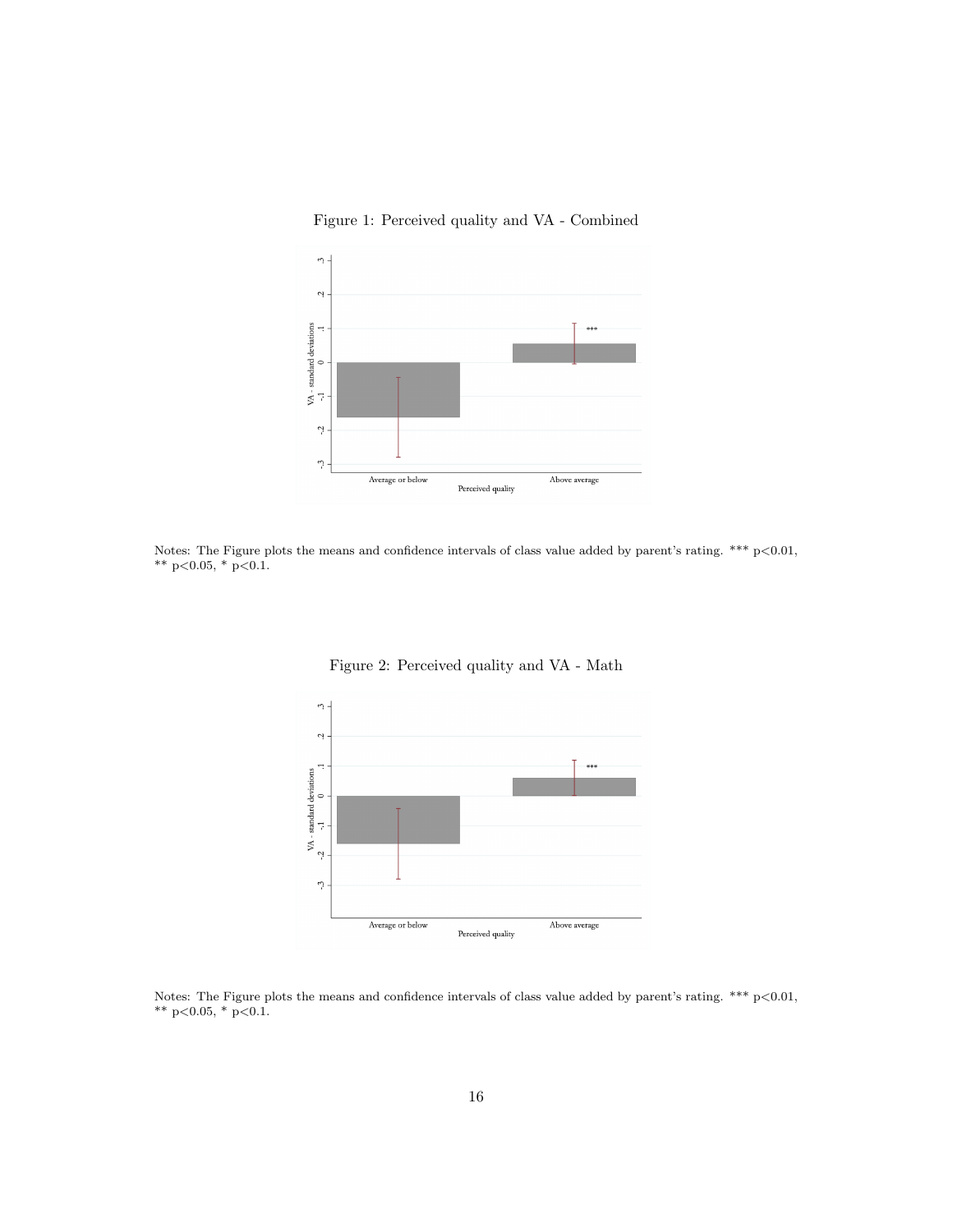Figure 3: Perceived quality and VA - Vietnamese

<span id="page-16-0"></span>

Notes: The Figure plots the means and confidence intervals of class value added by parent's rating. \*\*\*  $p<0.01$ , \*\*  $p<0.05$ , \*  $p<0.1$ .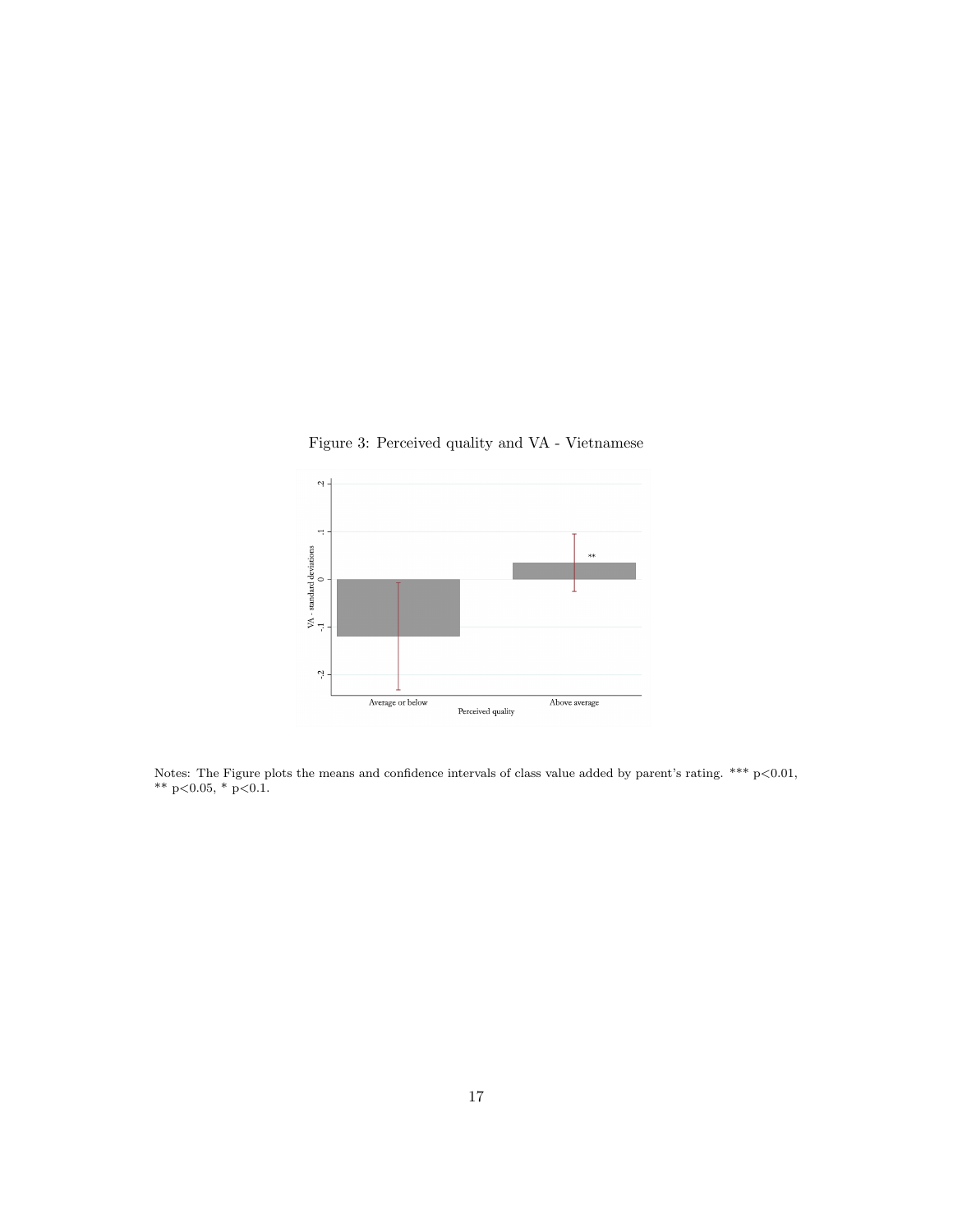Another way to look at the relationship between true and perceived quality is to compute the average parent rating for each teacher (by averaging across parents of children in the same class) and then regress this average rating on the value added measure. The level of observation is the teacher  $\times$ cohort (2 observations per teacher). The results in Table [9](#page-17-0) show that a higher value added predicts (i) higher average ratings from the parents, and (ii) lower variability in the ratings.

|  |  | Table 9: Teacher ratings and VA |  |  |  |
|--|--|---------------------------------|--|--|--|
|--|--|---------------------------------|--|--|--|

<span id="page-17-0"></span>

|                       | Mean Rating       |                   |                   | S.D.Rating        |                   |          |  |
|-----------------------|-------------------|-------------------|-------------------|-------------------|-------------------|----------|--|
|                       | $\left( 1\right)$ | $\left( 2\right)$ | $\left( 3\right)$ | $\left( 4\right)$ | $\left( 5\right)$ | (6)      |  |
| Combined VA (average) | $0.042**$         |                   |                   | $-0.020$          |                   |          |  |
|                       | (0.019)           |                   |                   | (0.016)           |                   |          |  |
| VA math               |                   | $0.036*$          |                   |                   | $-0.027*$         |          |  |
|                       |                   | (0.019)           |                   |                   | (0.016)           |          |  |
| VA Vietnamese         |                   |                   | $0.037*$          |                   |                   | $-0.007$ |  |
|                       |                   |                   | (0.019)           |                   |                   | (0.016)  |  |
| Observations          | 240               | 240               | 240               | 239               | 239               | 239      |  |
| $\mathbf{R}^2$        | 0.020             | 0.015             | 0.015             | 0.007             | 0.013             | 0.001    |  |

 $\overline{\text{Notes: }$  \*\*\*  $p<0.01,$  \*\*  $p<0.05,$  \*  $p<0.1.$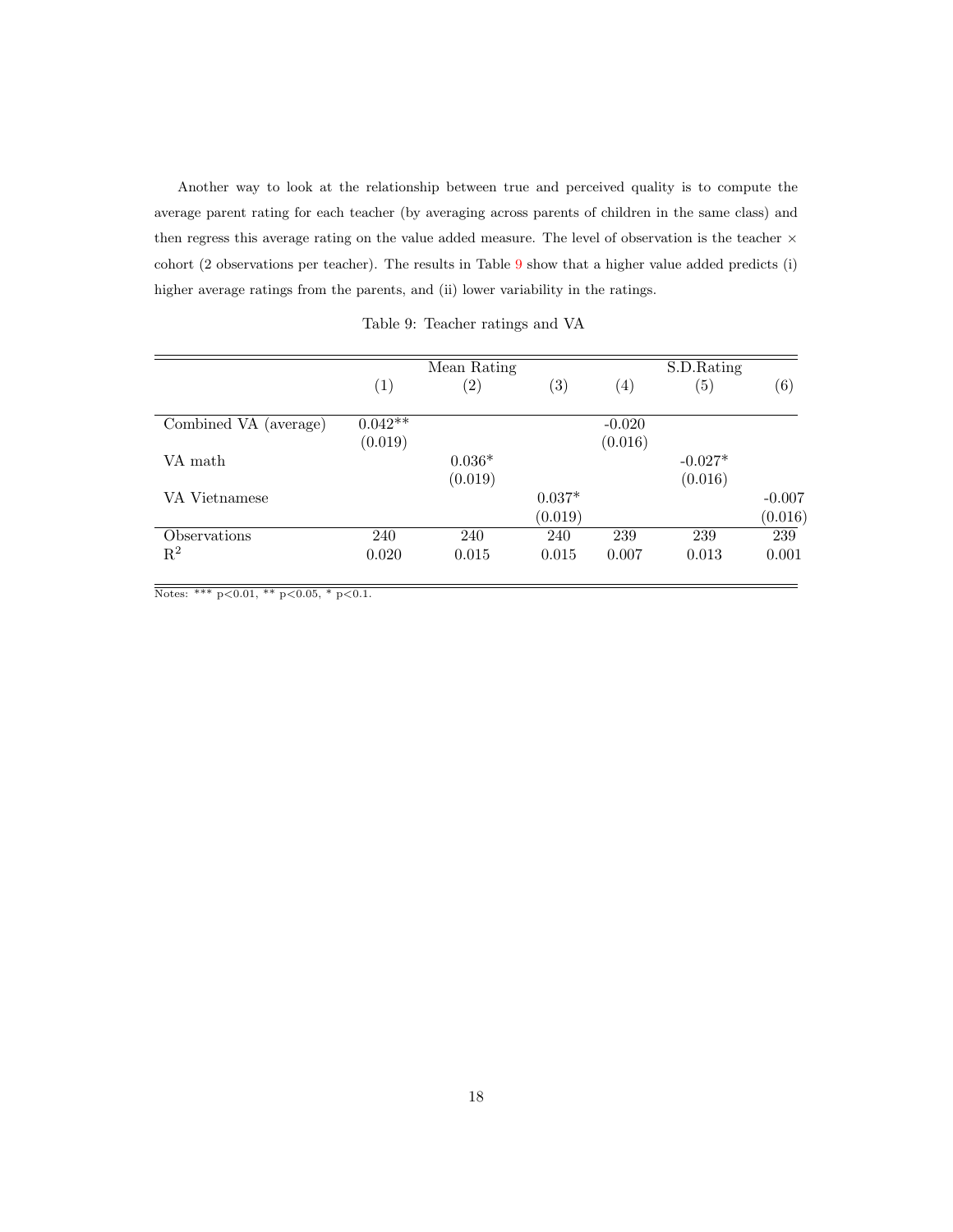#### 5.2.2 Parental response to teacher quality

Having established that on average parents have accurate perceptions about teacher quality, we now look at whether and how they respond to variation in teacher quality. To do this we estimate the model in Equation [4.2,](#page-8-2) regressing measures of home investments (parental material investment and child time investment) on our measure of school quality - class value added - controlling for maternal education, household wealth and cohort fixed effects.

The results in Table [10](#page-18-0) suggest that parents and children do indeed adjust their investment behaviour to the quality of schooling. The positive coefficients on the combined and subject specific measures of class value added in Columns 1-3 are consistent with parents increasing their material investments in response to an increase in school quality. Estimates of the model in which we use a combined measure of class quality suggests that a one standard deviation increase in class quality is associated with a 12% sd increase in parental material investment. We see a more mixed patterns in the child homework time response - children appear to respond to an improvement in the quality of mathematics teaching by increasing the time that they spend on homework. However, there is no such response to improvements in quality of Vietnamese teaching and, in fact, there is some evidence that there may be a reverse response.

<span id="page-18-0"></span>

|                             |                   | Material investment |                   |            |                   | Time investment - child |         |            |
|-----------------------------|-------------------|---------------------|-------------------|------------|-------------------|-------------------------|---------|------------|
|                             | $\left( 1\right)$ | $\left( 2\right)$   | $\left( 3\right)$ | (4)        | $\left( 5\right)$ | (6)                     | 7)      | (8)        |
| Leave-one-out Combined VA   | $0.124***$        |                     |                   |            | 0.044             |                         |         |            |
|                             | (0.025)           |                     |                   |            | (0.028)           |                         |         |            |
| Leave-one-out Class VA math |                   | $0.102***$          |                   | 0.049      |                   | $0.073**$               |         | $0.113***$ |
|                             |                   | (0.026)             |                   | (0.032)    |                   | (0.028)                 |         | (0.035)    |
| Leave-one-out Class VA Viet |                   |                     | $0.116***$        | $0.088***$ |                   |                         | 0.001   | $-0.067*$  |
|                             |                   |                     | (0.025)           | (0.032)    |                   |                         | (0.028) | (0.035)    |
| Observations                | 1389              | 1354                | 1345              | 1310       | 1389              | 1354                    | 1345    | 1310       |
| $\mathbb{R}^2$              | 0.142             | 0.142               | 0.136             | 0.142      | 0.036             | 0.040                   | 0.034   | 0.042      |

Table 10: Parental responses

Notes: All regressions control for dummies for maternal education, household wealth, and cohort fixed effects. \*\*\*  $p<0.01$ , \*\*  $p<0.05$ , \*  $p<0.1$ .

### 5.3 Discussion

What does this add up to? Our Production Function estimates suggest that school inputs and parental material investments are substitutes in production of math skills. Then the optimal response for parents in response to an improvement in quality of math teaching would be to reduce material investments. However, despite evidence which suggests that they have "correct" beliefs about the quality of math teaching that their child receives, they nevertheless increase rather than decrease material investments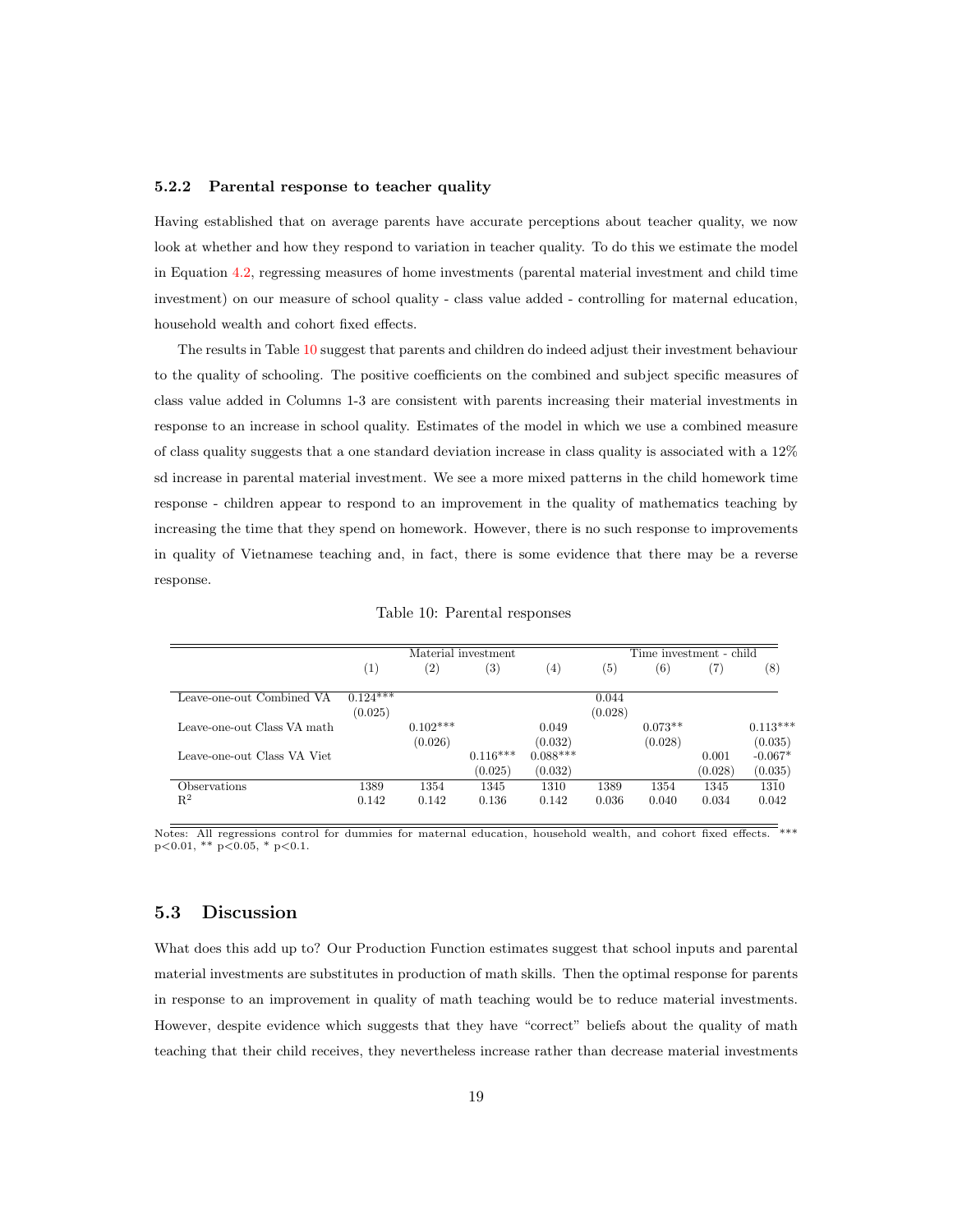in response to an increase in class quality.

Can we interpret this as evidence of incorrect beliefs about the interactions between investments in the PF? What implications does this have for interpretation of estimates in the child development literature (which only looks at home inputs) and the school Value Added literature (which only looks at school inputs)? What implications does it have for school policy - e.g. government investment in school quality won't crowd out home investment.

# <span id="page-19-0"></span>6 Conclusions

In this paper we estimate the production function of math and language achievement in Vietnam. We allow these skills to depend on both school and home inputs, which can be either substitutes or complements.

We find that, if anything, school and home inputs are substitutes. As a result, we would expect that in response to an increase in school inputs, parents would invest less in their children at home, since the productivity of home investments is smaller. However, we observe that the opposite happens.

This result suggests that parents have biased beliefs about the technology of skill formation.